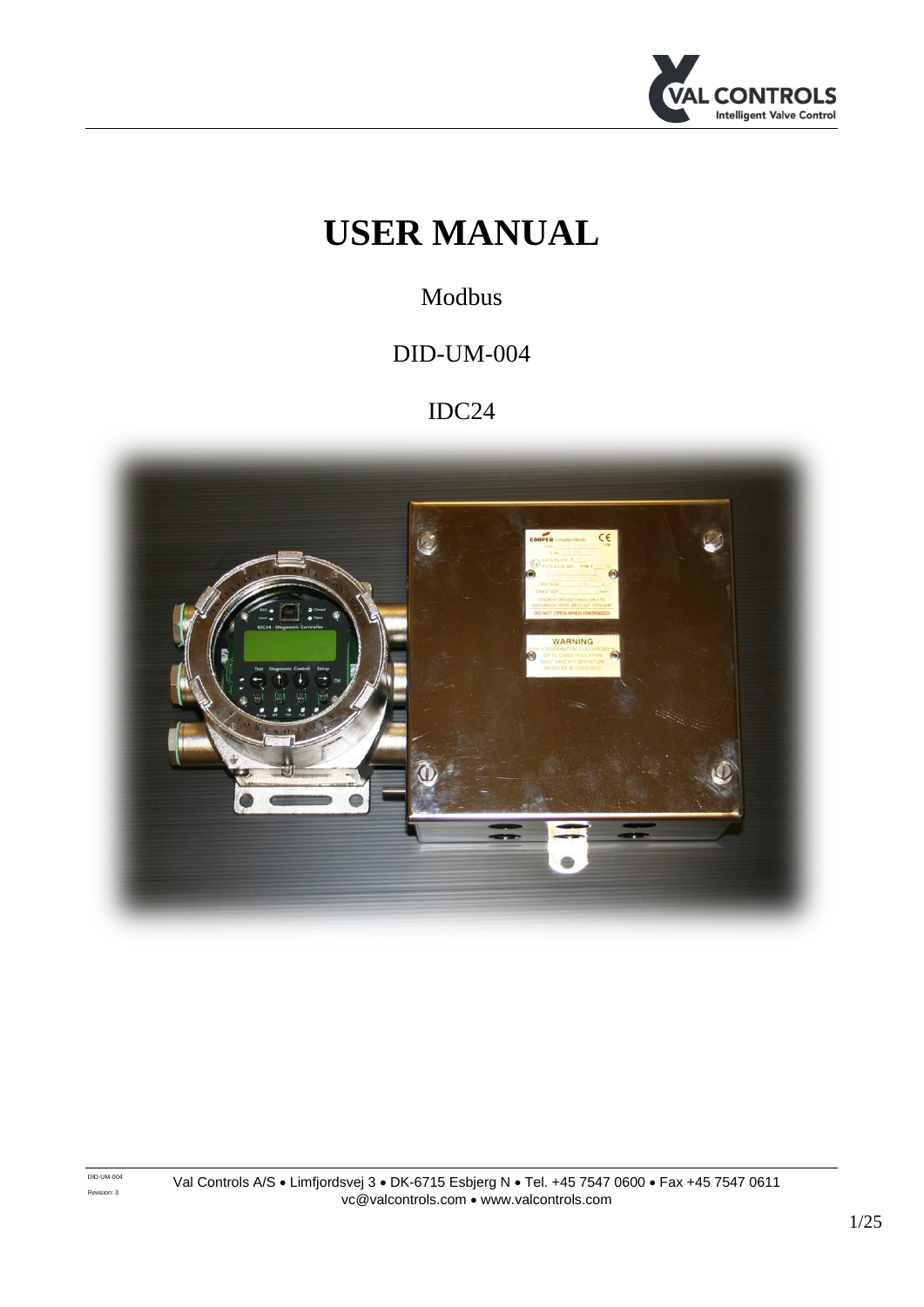

## **Table of contents**

|                         | 1.1           |                                           |  |
|-------------------------|---------------|-------------------------------------------|--|
| 2                       |               |                                           |  |
| 3 <sup>1</sup>          |               |                                           |  |
|                         |               |                                           |  |
| $\overline{\mathbf{4}}$ |               |                                           |  |
|                         |               |                                           |  |
|                         |               |                                           |  |
| 5                       |               | $Commands                               $ |  |
|                         |               |                                           |  |
|                         |               |                                           |  |
|                         |               |                                           |  |
|                         |               |                                           |  |
|                         | $5.5^{\circ}$ |                                           |  |
|                         |               |                                           |  |
|                         |               |                                           |  |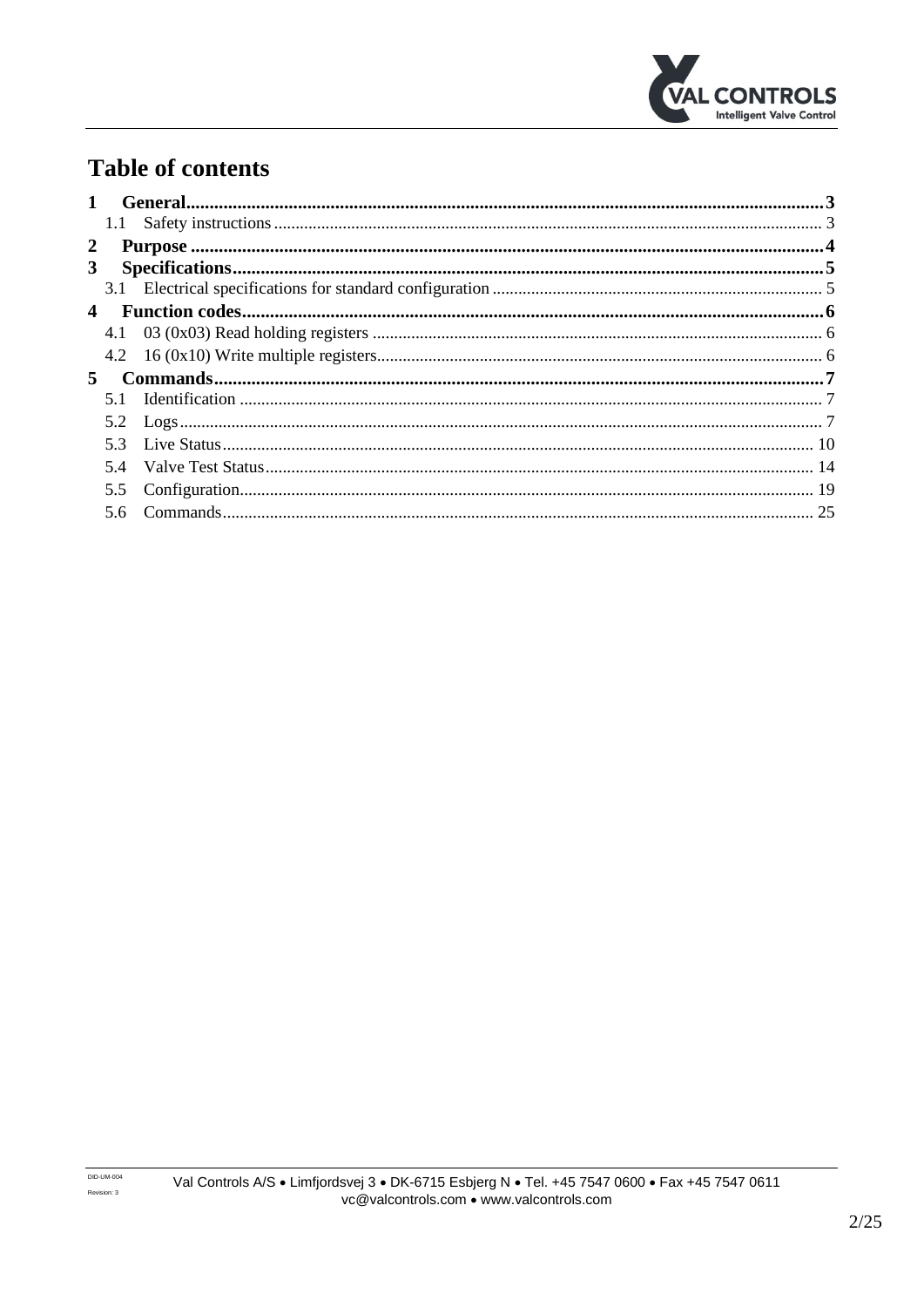

## <span id="page-2-0"></span>**1 General**

This manual covers software version:

Software ID: DID-SW-001 Software Version: 1.19

### <span id="page-2-1"></span>**1.1 Safety instructions**

For a safe installation of a device, the following must be observed. The module must only be installed by qualified personnel who are familiar with the national and international laws, directives and standards that apply to this product as well as all instructions in this manual.

The information in this user manual is subject to changes without notice.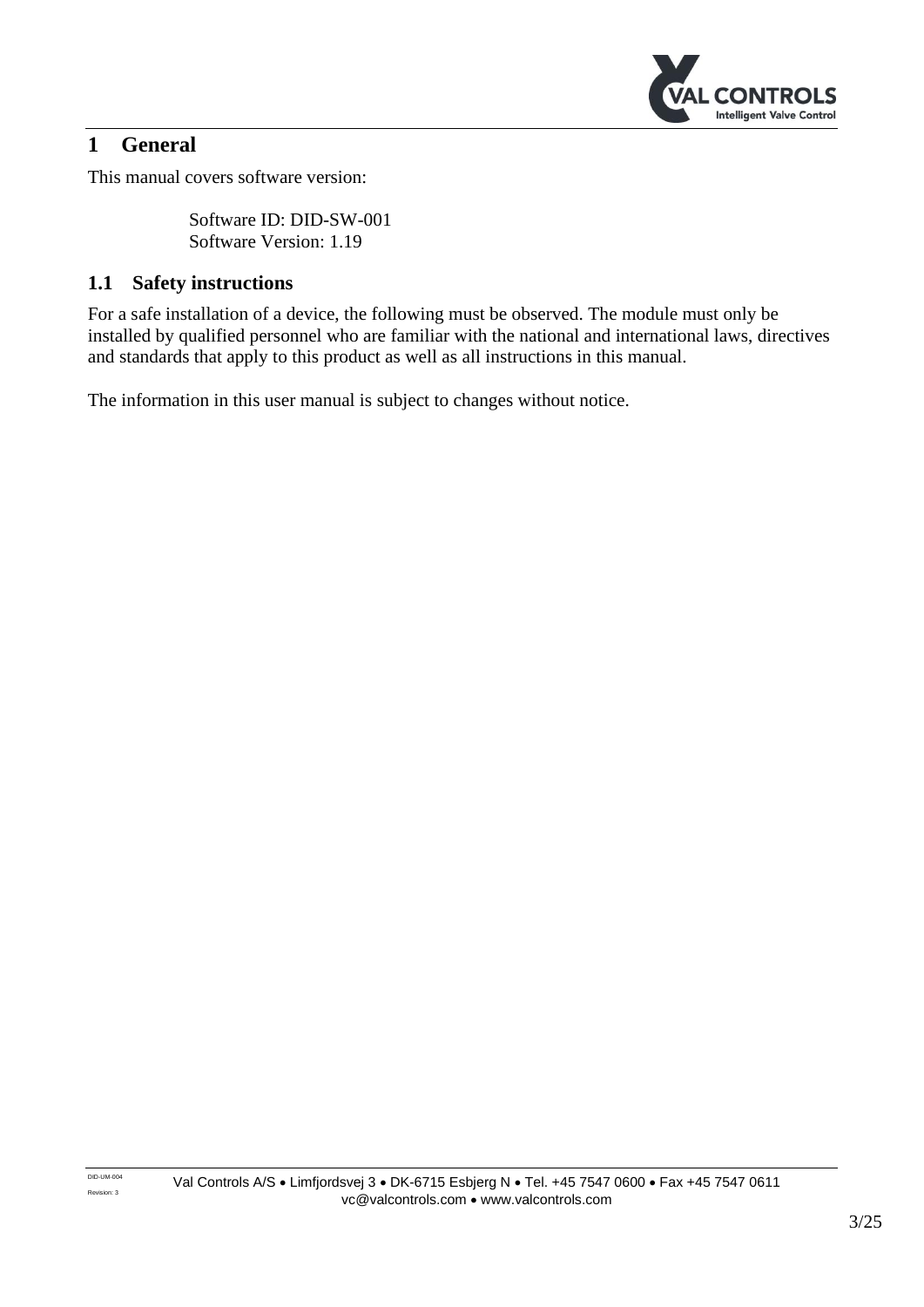

## <span id="page-3-0"></span>**2 Purpose**

It is the purpose of this document, to list specifications, protocol commands and functions, the MODBUS communication protocol in Val Control products.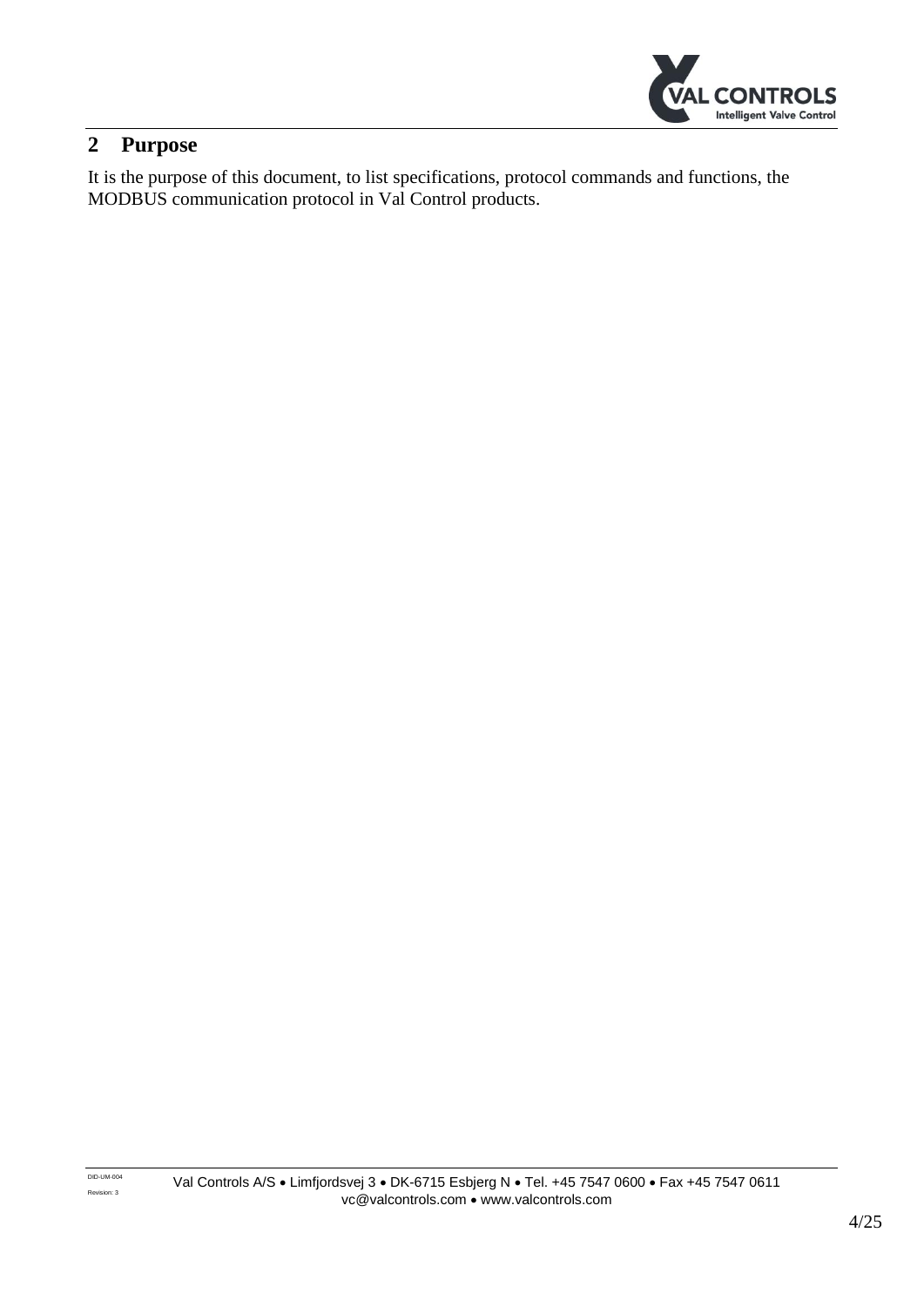

## <span id="page-4-0"></span>**3 Specifications**

MODBUS specification version V1.1b 2006

## <span id="page-4-1"></span>**3.1 Electrical specifications for standard configuration**

| <b>MODBUS</b>                 |                                                                                                                                                                                                           |
|-------------------------------|-----------------------------------------------------------------------------------------------------------------------------------------------------------------------------------------------------------|
| Interface                     | <b>RS485</b>                                                                                                                                                                                              |
| <b>Communication Settings</b> | Default:<br>57600 Stop bit:1 Data size: 8 bit Parity: Even                                                                                                                                                |
|                               | Others:<br>57600 Stop bit:2 Data size: 8 bit Parity: None<br>9600 Stop bit:2 Data size: 8 bit Parity: None<br>9600 Stop bit:1 Data size: 8 bit Parity: Even<br>Bit Length is 10 bits for each data block. |
| Node ID                       | 1-247 (Software selectable)                                                                                                                                                                               |
| Response time                 | Max. 2 sec from slave                                                                                                                                                                                     |
| <b>MODBUS</b> mode            | RTU with CRC16                                                                                                                                                                                            |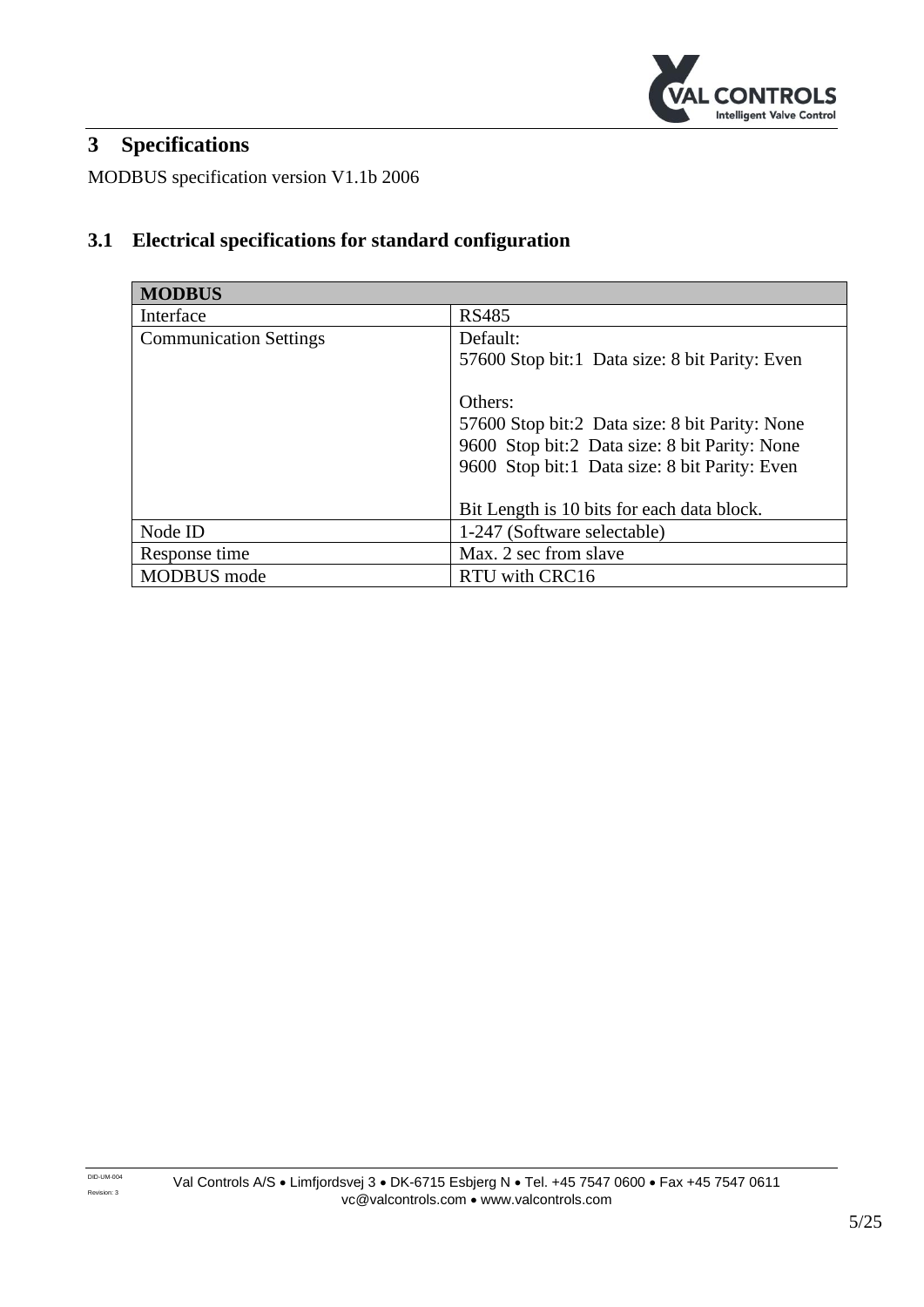

## <span id="page-5-0"></span>**4 Function codes**

This section contains the supported MODBUS commands.

### <span id="page-5-1"></span>**4.1 03 (0x03) Read holding registers**

Reads Register 40001 - 49999

#### **Request**

|                       | Length  | <b>Value</b>          |
|-----------------------|---------|-----------------------|
| Function code         | 1 Byte  | 0x03                  |
| Starting address      | 2 Bytes | $0x0000$ to $0xF$ FFF |
| Quantity of registers | 2 Bytes | 1 to $125 (0xD7)$     |

#### **Response**

|                | Length          | Value          |
|----------------|-----------------|----------------|
| Function code  | 1 Byte          | 0x03           |
| Byte count     | 1 Byte          | $2 \times N^*$ |
| Register value | $N^*$ x 2 Bytes |                |

#### **Error**

|                | Length | <b>Value</b> |
|----------------|--------|--------------|
| Error code     | 1 Byte | 0x83         |
| Exception code | 1 Byte | $01$ to $08$ |

## <span id="page-5-2"></span>**4.2 16 (0x10) Write multiple registers**

Writes to Register 40001 - 49999

| <b>Request</b>        |                 |                       |  |
|-----------------------|-----------------|-----------------------|--|
|                       | Length          | <b>Value</b>          |  |
| <b>Function code</b>  | 1 Byte          | 0x10                  |  |
| Starting address      | 2 Bytes         | $0x0000$ to $0x$ FFFF |  |
| Quantity of registers | 2 Bytes         | 0x0001 to 0x007B      |  |
| Byte count            | 1 Byte          | $2 \times N^*$        |  |
| Registers value       | $N^*$ x 2 Bytes | value                 |  |
| <b>Response</b>       |                 |                       |  |
|                       |                 |                       |  |
|                       | Length          | <b>Value</b>          |  |
| Function code         | 1 Byte          | 0x10                  |  |
| Byte count            | 1 Byte          | $0x0000$ to $0x$ FFFF |  |
| Register value        | $N^*$ x 2 Bytes | 1 to $123 (0x7B)$     |  |
| <b>Error</b>          |                 |                       |  |
|                       | Length          | <b>Value</b>          |  |
| Error code            | 1 Byte          | 0x90                  |  |

DID-UM-004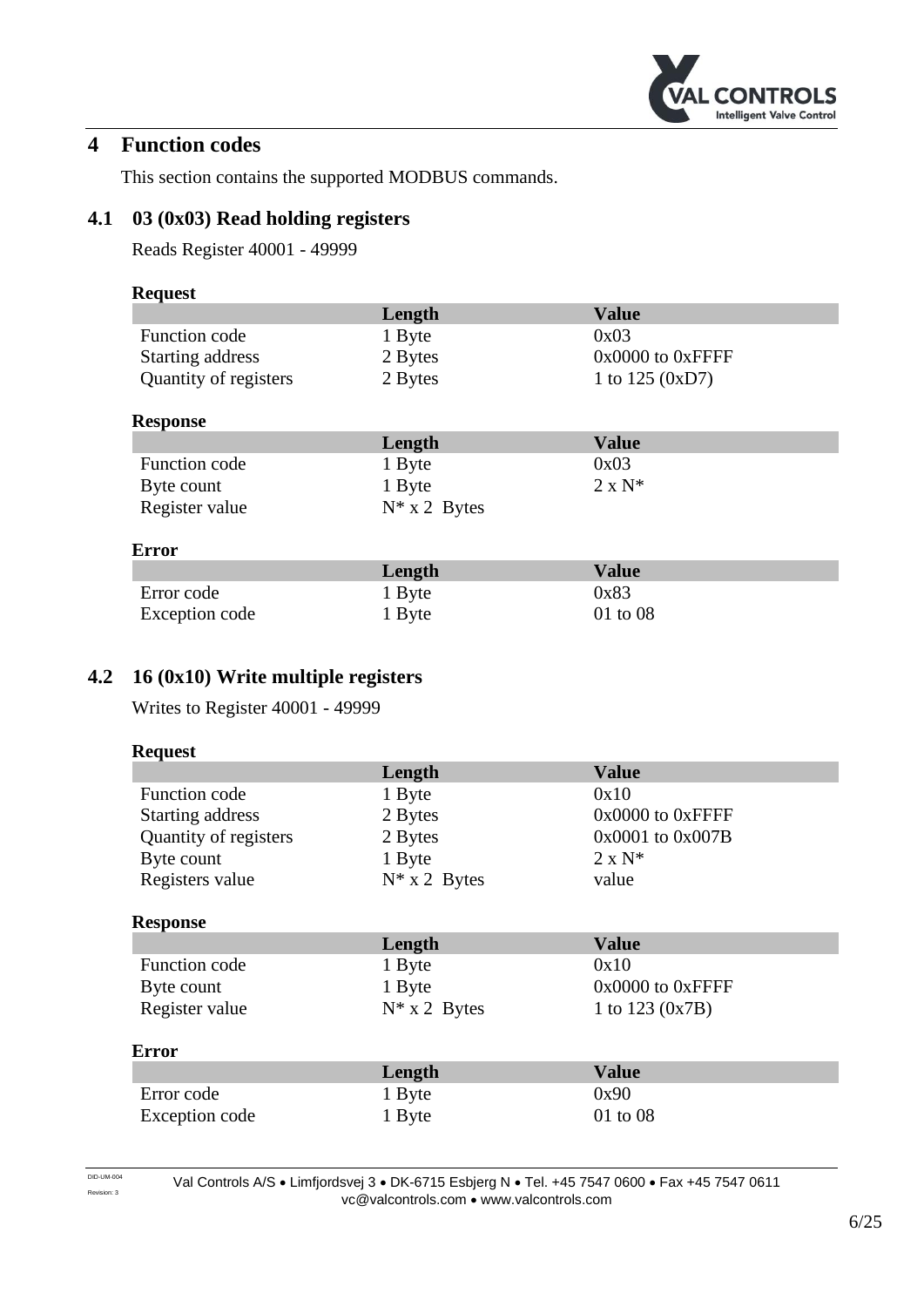

## <span id="page-6-0"></span>**5 Commands**

## <span id="page-6-1"></span>**5.1 Identification**

| <b>Register</b> | Len             | <b>Access</b>  | <b>Type</b>  | <b>Name</b>      | <b>Parameter Range/Units/Notes</b>                                                     |
|-----------------|-----------------|----------------|--------------|------------------|----------------------------------------------------------------------------------------|
|                 |                 |                |              | Identification   |                                                                                        |
| 40051           | 16 <sup>1</sup> | RO.            | <b>ASCII</b> | Model number     | Description: Model number                                                              |
| 40067           | 16              | <b>RO</b>      | <b>ASCII</b> | Serial number    | Description: Serial number                                                             |
| 40003           | 10              | R <sub>O</sub> | <b>ASCII</b> | Software ID      | Value: Ex: 10203 decimal $= 1.02.03$<br>Description: Software identification<br>number |
| 40001           | $\mathcal{L}$   | R <sub>O</sub> | U32          | Software version | Value: Ex: ValveTag<br>Description: Software version<br>number, e.g. $10203 = 1.02.03$ |
| 40035           | 16 <sup>1</sup> | <b>RW</b>      | <b>ASCII</b> | Tag number       | Description: User configurable tag<br>number                                           |

### <span id="page-6-2"></span>**5.2 Logs**

| <b>Register</b> | Len          | <b>Access</b>  | <b>Type</b> | <b>Name</b>      | <b>Parameter Range/Units/Notes</b>       |
|-----------------|--------------|----------------|-------------|------------------|------------------------------------------|
|                 |              |                |             | System error log |                                          |
| 40101           | $\mathbf{1}$ | <b>RO</b>      | U16         | Number of errors | Default: 00000                           |
|                 |              |                |             |                  | Range: 0-10                              |
|                 |              |                |             |                  | Description: Number of entries in the    |
|                 |              |                |             |                  | log                                      |
| 40102           | $\mathbf{1}$ | RO             | U16         | System error 1   | Default: 00000                           |
|                 |              |                |             |                  | Range: 0-65535                           |
|                 |              |                |             |                  | Description: Value of newest system      |
|                 |              |                |             |                  | error                                    |
| 40103           | 1            | RO             | U16         | System error 2   | Default: 00000                           |
|                 |              |                |             |                  | Range: 0-65535                           |
|                 |              |                |             |                  | Description: Value of error              |
| 40104           | $\mathbf{1}$ | R <sub>O</sub> | U16         | System error 3   | Default: 00000                           |
|                 |              |                |             |                  | Range: 0-65535                           |
|                 |              |                |             |                  | Description: Value of error              |
| 40105           | $\mathbf{1}$ | <b>RO</b>      | U16         | System error 4   | Default: 00000                           |
|                 |              |                |             |                  | Range: 0-65535                           |
|                 |              |                |             |                  | Description: Value of error              |
| 40106           | $\mathbf{1}$ | <b>RO</b>      | U16         | System error 5   | Default: 00000                           |
|                 |              |                |             |                  | Range: 0-65535                           |
|                 |              |                |             |                  | Description: Value of error              |
| 40107           | $\mathbf{1}$ | RO             | U16         | System error 6   | Default: 00000                           |
|                 |              |                |             |                  | Range: 0-65535                           |
|                 |              |                |             |                  | Description: Value of error              |
| 40108           | $\mathbf{1}$ | RO             | U16         | System error 7   | Default: 00000                           |
|                 |              |                |             |                  | Range: 0-65535                           |
|                 |              |                |             |                  | Description: Value of error              |
| 40109           | $\mathbf{1}$ | RO             | U16         | System error 8   | Default: 00000                           |
|                 |              |                |             |                  | Range: 0-65535                           |
|                 |              |                |             |                  | Description: Value of error              |
| 40110           | $\mathbf{1}$ | <b>RO</b>      | U16         | System error 9   | Default: 00000                           |
|                 |              |                |             |                  | Range: 0-65535                           |
|                 |              |                |             |                  | Description: Value of error              |
| 40111           | $\mathbf{1}$ | <b>RO</b>      | U16         | System error 10  | Default: 00000                           |
|                 |              |                |             |                  | Range: 0-65535                           |
|                 |              |                |             |                  | Description: Value of oldest error, if a |
|                 |              |                |             |                  | new error occurs this value will be      |
|                 |              |                |             |                  | removed.                                 |
|                 |              |                |             | Test log         |                                          |
| 40131           | 1            | <b>RO</b>      | U16         | Number of errors | Default: 00000                           |
|                 |              |                |             |                  | Range: 0-10                              |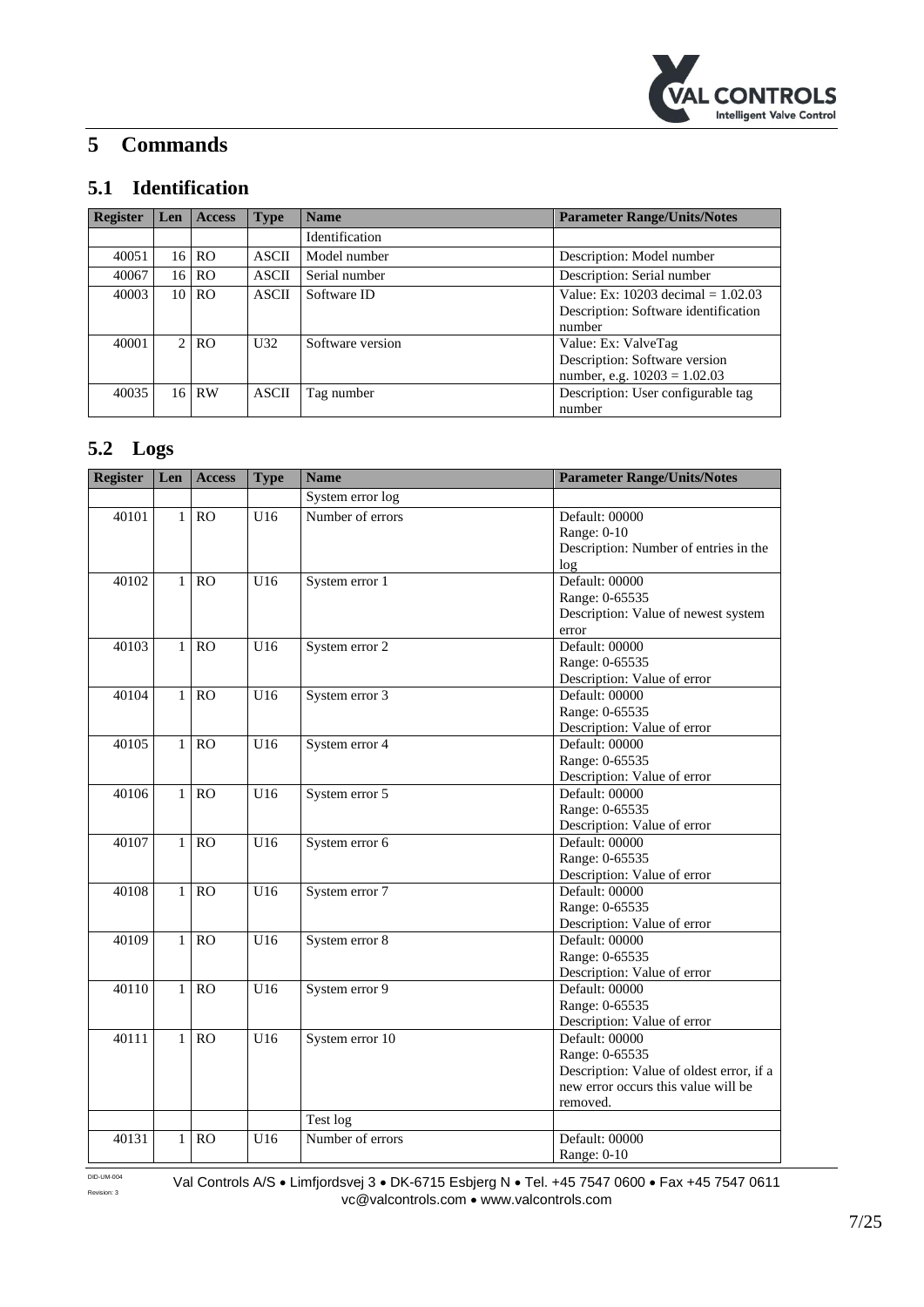

|       |                |               |                   |                  | Description: Number of entries in the |
|-------|----------------|---------------|-------------------|------------------|---------------------------------------|
|       |                |               |                   |                  | log                                   |
| 40132 | $\mathbf{1}$   | RO            | U16               | Test error 1     | Default: 00000                        |
|       |                |               |                   |                  | Range: 0-65535                        |
|       |                |               |                   |                  | Description: Value of newest test     |
|       |                |               |                   |                  | logging                               |
| 40133 | $\mathbf{1}$   | RO            | U16               | Test error 2     | Default: 00000                        |
|       |                |               |                   |                  | Range: 0-65535                        |
|       |                |               |                   |                  | Description: Value of test logging    |
| 40134 | $\mathbf{1}$   | RO            | U16               | Test error 3     | Default: 00000                        |
|       |                |               |                   |                  | Range: 0-65535                        |
|       |                |               |                   |                  | Description: Value of test logging    |
| 40135 | $\mathbf{1}$   | RO            | U16               | Test error 4     | Default: 00000                        |
|       |                |               |                   |                  | Range: 0-65535                        |
|       |                |               |                   |                  | Description: Value of test logging    |
| 40136 | $\mathbf{1}$   | RO            | U16               | Test error 5     | Default: 00000                        |
|       |                |               |                   |                  | Range: 0-65535                        |
|       |                |               |                   |                  | Description: Value of test logging    |
| 40137 | $\mathbf{1}$   | RO            | U16               | Test error 6     | Default: 00000                        |
|       |                |               |                   |                  | Range: 0-65535                        |
|       |                |               |                   |                  | Description: Value of test logging    |
| 40138 | $\mathbf{1}$   | RO            | U16               | Test error 7     | Default: 00000                        |
|       |                |               |                   |                  | Range: 0-65535                        |
|       |                |               |                   |                  | Description: Value of test logging    |
| 40139 | $\mathbf{1}$   | RO            | U16               | Test error 8     | Default: 00000                        |
|       |                |               |                   |                  | Range: 0-65535                        |
|       |                |               |                   |                  | Description: Value of test logging    |
| 40140 | $\mathbf{1}$   | <b>RO</b>     | U16               | Test error 9     | Default: 00000                        |
|       |                |               |                   |                  | Range: 0-65535                        |
|       |                |               |                   |                  | Description: Value of test logging    |
| 40141 | $\mathbf{1}$   | <b>RO</b>     | U16               | Test error 10    | Default: 00000                        |
|       |                |               |                   |                  | Range: 0-65535                        |
|       |                |               |                   |                  | Description: Value of oldest test     |
|       |                |               |                   |                  | logging, if a new error occurs this   |
|       |                |               |                   |                  | value will be removed                 |
|       |                |               |                   | Event log        | Description: Event log                |
|       |                |               |                   |                  |                                       |
| 40501 | $\mathbf{1}$   | <sub>RO</sub> | U16               | Number of events | Description: Number of events in the  |
|       |                |               |                   |                  | event log in the memory               |
| 40502 | 1              | RO            | U16               | Event 1 Type     | Description: Type of event            |
| 40503 | $\overline{c}$ | RO            | <b>DATE</b>       | Event 1 Date     | Description: Date when the event      |
|       |                |               |                   |                  | occurred                              |
| 40505 | $\overline{2}$ | <b>RO</b>     | <b>TIME</b>       | Event 1 Time     | Description: Time when the event      |
|       |                |               |                   |                  | occurred                              |
| 40507 | 1              | <b>RO</b>     | U16               | Event 1 Argument | Description: Argument for the event.  |
|       |                |               |                   |                  | Only applicable for some event types  |
| 40508 | $\mathbf{1}$   | RO            | U16               | Event 2 Type     | Description: Type of event            |
| 40509 | $\overline{2}$ | <b>RO</b>     | <b>DATE</b>       | Event 2 Date     | Description: Date when the event      |
|       |                |               |                   |                  | occurred                              |
| 40511 | $\overline{c}$ | RO            | <b>TIME</b>       | Event 2 Time     | Description: Time when the event      |
|       |                |               |                   |                  | occurred                              |
| 40513 | $\mathbf{1}$   | RO            | U16               | Event 2 Argument | Description: Argument for the event.  |
|       |                |               |                   |                  | Only applicable for some event types  |
|       |                |               |                   |                  |                                       |
| 40514 | $\mathbf{1}$   | RO            | U16               | Event 3 Type     | Description: Type of event            |
| 40515 | $\overline{2}$ | RO            | <b>DATE</b>       | Event 3 Date     | Description: Date when the event      |
|       |                |               |                   |                  | occurred                              |
| 40517 | $\mathbf{2}$   | RO            | <b>TIME</b>       | Event 3 Time     | Description: Time when the event      |
|       |                |               |                   |                  | occurred                              |
| 40519 | $\mathbf{1}$   | RO            | U16               | Event 3 Argument | Description: Argument for the event.  |
|       |                |               |                   |                  | Only applicable for some event types  |
| 40520 | 1              | <b>RO</b>     | $\overline{U}$ 16 | Event 4 Type     | Description: Type of event            |
| 40521 | $\overline{c}$ | <b>RO</b>     | <b>DATE</b>       | Event 4 Date     | Description: Date when the event      |
|       |                |               |                   |                  | occurred                              |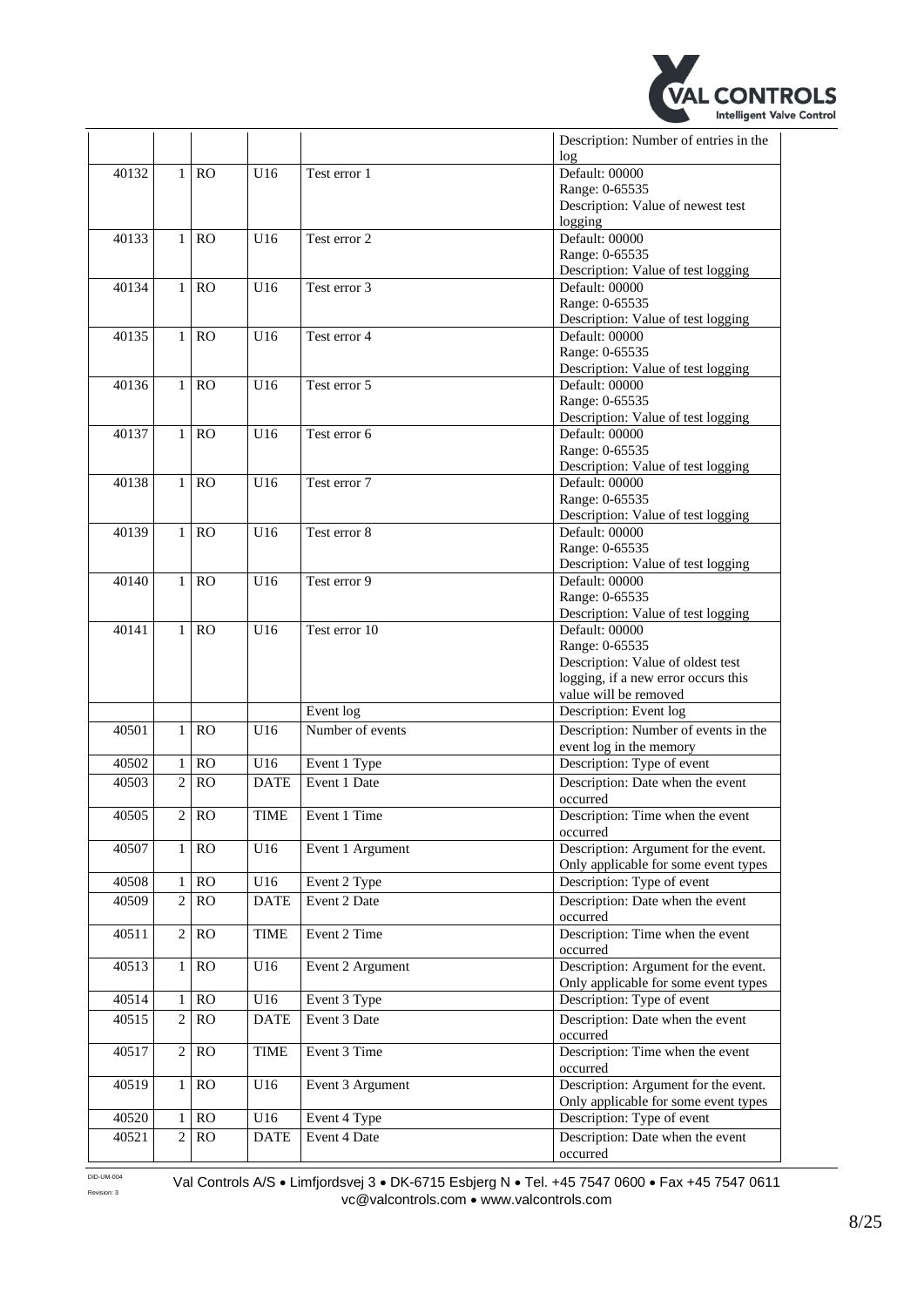

| 40523 | $\overline{2}$ | RO              | <b>TIME</b>      | Event 4 Time      | Description: Time when the event<br>occurred                                 |
|-------|----------------|-----------------|------------------|-------------------|------------------------------------------------------------------------------|
| 40525 | $\mathbf{1}$   | RO              | U16              | Event 4 Argument  | Description: Argument for the event.<br>Only applicable for some event types |
| 40526 | $\mathbf{1}$   | RO              | U16              | Event 5 Type      | Description: Type of event                                                   |
| 40527 | $\overline{2}$ | RO              | <b>DATE</b>      | Event 5 Date      | Description: Date when the event<br>occurred                                 |
| 40529 | $\overline{2}$ | RO              | <b>TIME</b>      | Event 5 Time      | Description: Time when the event<br>occurred                                 |
| 40531 | $\mathbf{1}$   | RO              | U16              | Event 5 Argument  | Description: Argument for the event.<br>Only applicable for some event types |
| 40532 | $\,1$          | RO              | U16              | Event 6 Type      | Description: Type of event                                                   |
| 40533 | $\overline{2}$ | RO              | <b>DATE</b>      | Event 6 Date      | Description: Date when the event<br>occurred                                 |
| 40535 | $\overline{2}$ | RO              | <b>TIME</b>      | Event 6 Time      | Description: Time when the event<br>occurred                                 |
| 40537 | $\mathbf{1}$   | RO              | U16              | Event 6 Argument  | Description: Argument for the event.<br>Only applicable for some event types |
| 40538 | $\mathbf{1}$   | RO              | U16              | Event 7 Type      | Description: Type of event                                                   |
| 40539 | $\overline{2}$ | <b>RO</b>       | <b>DATE</b>      | Event 7 Date      | Description: Date when the event<br>occurred                                 |
| 40541 | $\overline{2}$ | RO              | <b>TIME</b>      | Event 7 Time      | Description: Time when the event<br>occurred                                 |
| 40543 | $\mathbf{1}$   | $\overline{RO}$ | $\overline{U16}$ | Event 7 Argument  | Description: Argument for the event.<br>Only applicable for some event types |
| 40544 | $\mathbf{1}$   | RO              | U16              | Event 8 Type      | Description: Type of event                                                   |
| 40545 | $\overline{2}$ | RO              | <b>DATE</b>      | Event 8 Date      | Description: Date when the event<br>occurred                                 |
| 40547 | $\overline{2}$ | RO              | <b>TIME</b>      | Event 8 Time      | Description: Time when the event<br>occurred                                 |
| 40549 | $\mathbf{1}$   | <b>RO</b>       | U16              | Event 8 Argument  | Description: Argument for the event.<br>Only applicable for some event types |
| 40550 | $\mathbf{1}$   | RO              | U16              | Event 9 Type      | Description: Type of event                                                   |
| 40551 | $\overline{2}$ | RO              | <b>DATE</b>      | Event 9 Date      | Description: Date when the event<br>occurred                                 |
| 40553 | $\overline{2}$ | RO              | <b>TIME</b>      | Event 9 Time      | Description: Time when the event<br>occurred                                 |
| 40555 | $\mathbf{1}$   | RO              | U16              | Event 9 Argument  | Description: Argument for the event.<br>Only applicable for some event types |
| 40556 | $\mathbf{1}$   | RO              | U16              | Event 10 Type     | Description: Type of event                                                   |
| 40557 | $\overline{2}$ | RO              | <b>DATE</b>      | Event 10 Date     | Description: Date when the event<br>occurred                                 |
| 40559 | $\overline{2}$ | RO              | <b>TIME</b>      | Event 10 Time     | Description: Time when the event<br>occurred                                 |
| 40561 | $\mathbf{1}$   | RO              | U16              | Event 10 Argument | Description: Argument for the event.<br>Only applicable for some event types |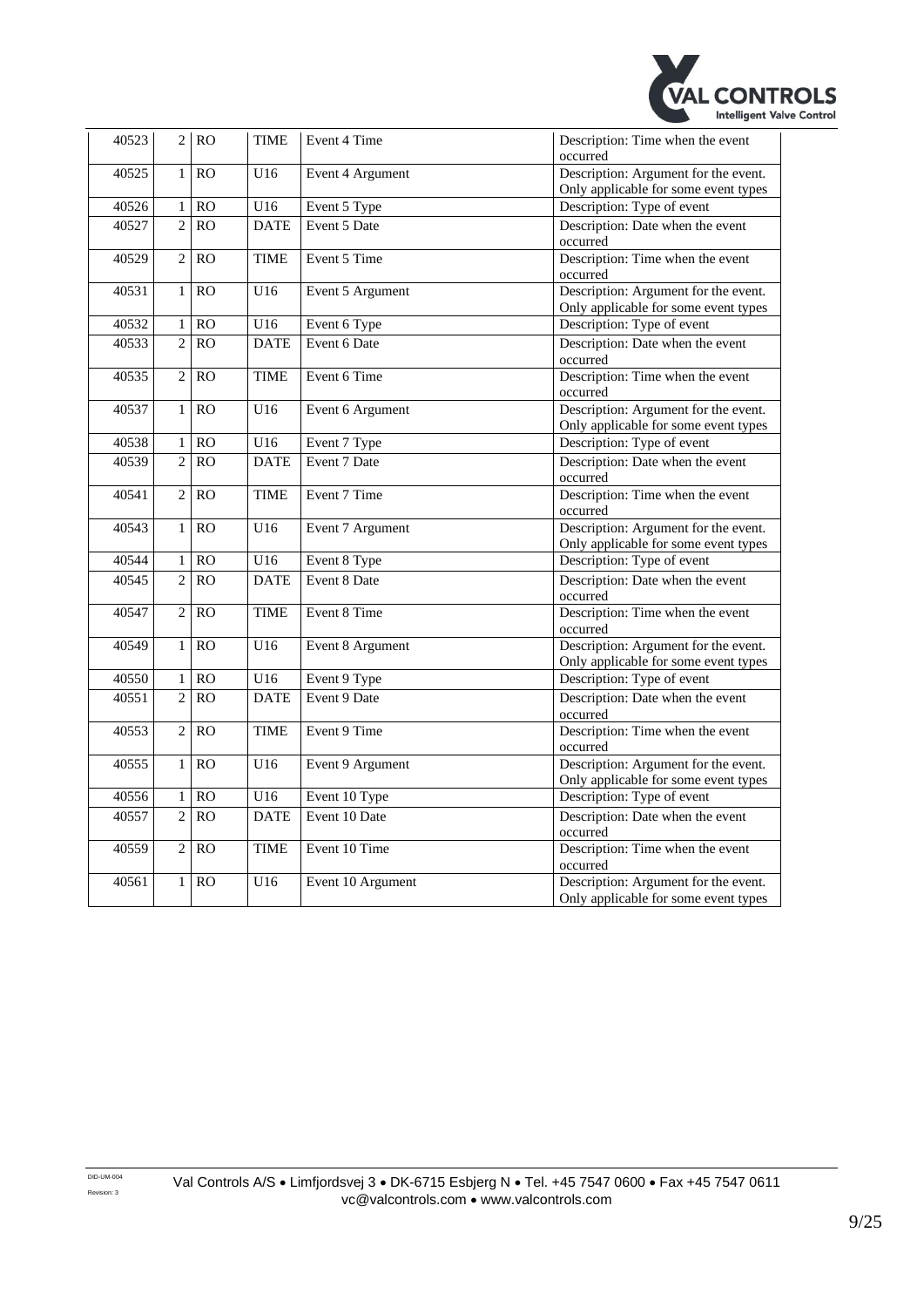

## <span id="page-9-0"></span>**5.3 Live Status**

| <b>Register</b> | Len          | <b>Access</b> | <b>Type</b> | <b>Name</b>                | <b>Parameter Range/Units/Notes</b>                              |
|-----------------|--------------|---------------|-------------|----------------------------|-----------------------------------------------------------------|
|                 |              |               |             | Position                   |                                                                 |
| 40300           | $\mathbf{1}$ | <b>RO</b>     | U16         | Position - travel          | Range: 0-10000                                                  |
|                 |              |               |             |                            | Divider: 100                                                    |
|                 |              |               |             |                            | Unit: %                                                         |
|                 |              |               |             |                            | Description: Position in %. For                                 |
|                 |              |               |             |                            | switches 0% and 100% are shown                                  |
|                 |              |               |             | Device state               |                                                                 |
| 40421           | 1            | <b>RO</b>     | U16         | Valve test service         | Range: 00001: None; 00002: Auto                                 |
|                 |              |               |             |                            | Calibration; 00003: PST; 00004: FST;                            |
|                 |              |               |             |                            | 00005: SOT; 00006: ESD;<br>Description: Shows what test service |
|                 |              |               |             |                            | the device is running, e.g. partial                             |
|                 |              |               |             |                            | stroke test or auto calibration                                 |
| 40303           | $\mathbf{1}$ | <b>RO</b>     | U16         | Remote/local switch status | Range: 00001: Local; 00002: Remote;                             |
| 40304           | $\mathbf{1}$ | <b>RO</b>     | U16         | Ready to reset             | Range: 00001: Yes; 00002: No;                                   |
|                 |              |               |             | ESD signal status          |                                                                 |
| 40212           | $\mathbf{1}$ | RO            | U16         | PS1 power line status      | Range: 00001: On; 00002: Off;                                   |
|                 |              |               |             |                            | Description: PS1 power line status                              |
| 40210           | $\mathbf{1}$ | RO            | U16         | PS3 power line status      | Range: 00001: On; 00002: Off;                                   |
|                 |              |               |             |                            | Description: PS3 power line status                              |
| 40211           | $\mathbf{1}$ | <b>RO</b>     | U16         | DO11                       | Range: 00001: On; 00002: Off;                                   |
|                 |              |               |             |                            | Description: Power on DO11                                      |
| 40219           | $\mathbf{1}$ | <b>RO</b>     | U16         | DO12                       | Range: 00001: On; 00002: Off;                                   |
|                 |              |               |             |                            | Description: Power on DO12                                      |
| 40217           | $\mathbf{1}$ | <b>RO</b>     | U16         | Is in ESD mode             | Range: 00001: Yes; 00002: No;                                   |
|                 |              |               |             |                            | Description: The device is in<br>emergency shutdown             |
|                 |              |               |             | Scheduler                  |                                                                 |
| 44103           | $\mathbf{1}$ | RO            | U16         | Action required?           | Range:                                                          |
|                 |              |               |             |                            | 00001: Yes;                                                     |
|                 |              |               |             |                            | 00002: No;                                                      |
|                 |              |               |             |                            | Divider: 1                                                      |
|                 |              |               |             |                            | Description: A flag used in semi auto                           |
|                 |              |               |             |                            | to indicate that an action must be                              |
|                 |              |               |             |                            | performed                                                       |
|                 |              |               |             | Digital Inputs             |                                                                 |
| 40221           | 1            | <b>RO</b>     | U16         | DI1                        | Default: 00002<br>Range: 00001: On; 00002: Off;                 |
|                 |              |               |             |                            | Description: Current state of the input                         |
| 40222           | $\mathbf{1}$ | RO            | U16         | DI <sub>2</sub>            | Default: 00002                                                  |
|                 |              |               |             |                            | Range: 00001: On; 00002: Off;                                   |
|                 |              |               |             |                            | Description: Current state of the input                         |
| 40223           | 1            | RO            | U16         | DI3                        | Default: 00002                                                  |
|                 |              |               |             |                            | Range: 00001: On; 00002: Off;                                   |
|                 |              |               |             |                            | Description: Current state of the input                         |
| 40224           | 1            | RO            | U16         | DI <sub>4</sub>            | Default: 00002<br>Range: 00001: On; 00002: Off;                 |
|                 |              |               |             |                            | Description: Current state of the input                         |
| 40225           | $\mathbf{1}$ | RO            | U16         | DI <sub>5</sub>            | Default: 00002                                                  |
|                 |              |               |             |                            | Range: 00001: On; 00002: Off;                                   |
|                 |              |               |             |                            | Description: Current state of the input                         |
| 40226           | $\mathbf{1}$ | RO            | U16         | DI <sub>6</sub>            | Default: 00002                                                  |
|                 |              |               |             |                            | Range: 00001: On; 00002: Off;                                   |
|                 |              |               |             |                            | Description: Current state of the input                         |
| 40227           | 1            | RO            | U16         | DI7                        | Default: 00002                                                  |
|                 |              |               |             |                            | Range: 00001: On; 00002: Off;                                   |
|                 | $\mathbf{1}$ | RO            |             |                            | Description: Current state of the input<br>Default: 00002       |
| 40228           |              |               | U16         | DI <sub>8</sub>            |                                                                 |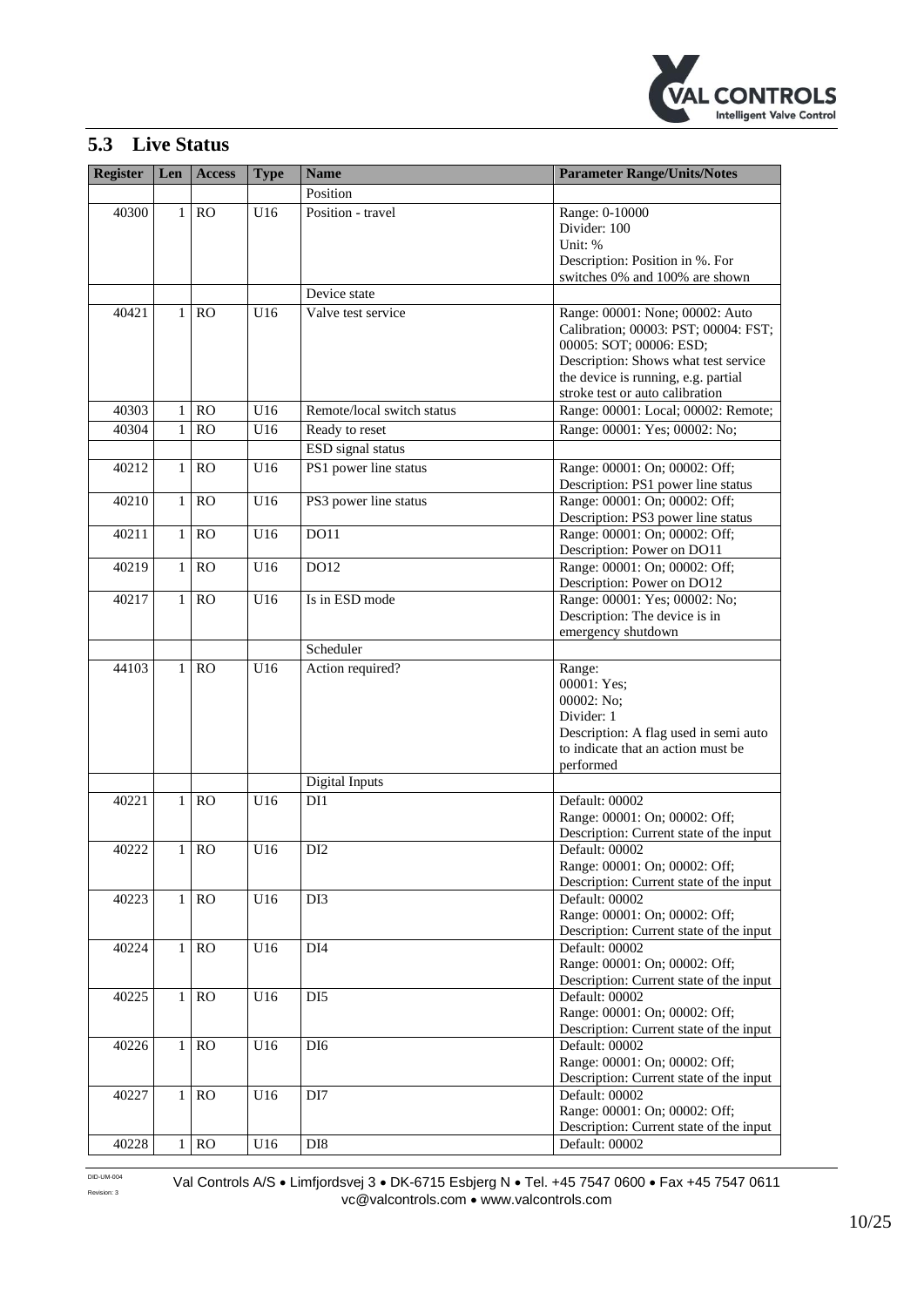

|       |                |           |                 |                        | Range: 00001: On; 00002: Off;                             |
|-------|----------------|-----------|-----------------|------------------------|-----------------------------------------------------------|
|       |                |           |                 |                        | Description: Current state of the input                   |
| 40382 | $\mathbf{1}$   | RO        | U16             | DI <sub>9</sub>        | Default: 00002                                            |
|       |                |           |                 |                        | Range: 00001: On; 00002: Off;                             |
|       |                |           |                 |                        | Description: Current state of the input                   |
| 40386 | $\mathbf{1}$   | <b>RO</b> | U16             | DI10                   | Default: 00002                                            |
|       |                |           |                 |                        | Range: 00001: On; 00002: Off;                             |
|       |                |           |                 |                        | Description: Current state of the input                   |
| 40392 | $\mathbf{1}$   | <b>RO</b> | U16             | DI11                   | Default: 00002                                            |
|       |                |           |                 |                        | Range: 00001: On; 00002: Off;                             |
|       |                |           |                 |                        | Description: Current state of the input                   |
| 40245 | $\mathbf{1}$   | <b>RO</b> | U16             | DI12                   | Default: 00002                                            |
|       |                |           |                 |                        | Range: 00001: On; 00002: Off;                             |
|       |                |           |                 |                        | Description: Current state of the input                   |
| 40255 | $\mathbf{1}$   | RO        | U16             | DI13                   | Default: 00002                                            |
|       |                |           |                 |                        | Range: 00001: On; 00002: Off;                             |
|       |                |           |                 |                        |                                                           |
|       |                | <b>RO</b> | U16             |                        | Description: Current state of the input<br>Default: 00002 |
| 40265 | 1              |           |                 | DI14                   |                                                           |
|       |                |           |                 |                        | Range: 00001: On; 00002: Off;                             |
|       |                |           |                 |                        | Description: Current state of the input                   |
| 40275 | 1              | <b>RO</b> | U16             | DI15                   | Default: 00002                                            |
|       |                |           |                 |                        | Range: 00001: On; 00002: Off;                             |
|       |                |           |                 |                        | Description: Current state of the input                   |
| 40285 | $\mathbf{1}$   | <b>RO</b> | U16             | DI16                   | Default: 00002                                            |
|       |                |           |                 |                        | Range: 00001: On; 00002: Off;                             |
|       |                |           |                 |                        | Description: Current state of the input                   |
| 40295 | $\mathbf{1}$   | RO        | U16             | DI17                   | Default: 00002                                            |
|       |                |           |                 |                        | Range: 00001: On; 00002: Off;                             |
|       |                |           |                 |                        | Description: Current state of the input                   |
|       |                |           |                 | <b>Digital Outputs</b> |                                                           |
| 40201 | 1              | <b>RO</b> | U16             | DO1                    | Default: 00002                                            |
|       |                |           |                 |                        | Range: 00001: On; 00002: Off;                             |
|       |                |           |                 |                        | Description: Current state of DO1                         |
| 40202 | $\mathbf{1}$   | RO        | U16             | DO <sub>2</sub>        | Default: 00002                                            |
|       |                |           |                 |                        | Range: 00001: On; 00002: Off;                             |
|       |                |           |                 |                        | Description: Current state of DO2                         |
| 40203 | $\mathbf{1}$   | <b>RO</b> | U16             | DO <sub>3</sub>        | Default: 00002                                            |
|       |                |           |                 |                        | Range: 00001: On; 00002: Off;                             |
|       |                |           |                 |                        | Description: Current state of DO3                         |
| 40204 | $\mathbf{1}$   | <b>RO</b> | U16             | DO <sub>4</sub>        | Default: 00002                                            |
|       |                |           |                 |                        | Range: 00001: On; 00002: Off;                             |
|       |                |           |                 |                        | Description: Current state of DO4                         |
| 40205 |                | 1 RO      | U <sub>16</sub> | DO <sub>5</sub>        | Default: 00002                                            |
|       |                |           |                 |                        | Range: 00001: On; 00002: Off;                             |
|       |                |           |                 |                        | Description: Current state of DO5                         |
| 40206 | 1              | RO        | U16             | DO <sub>6</sub>        | Default: 00002                                            |
|       |                |           |                 |                        | Range: 00001: On; 00002: Off;                             |
|       |                |           |                 |                        | Description: Current state of DO6                         |
|       |                |           |                 | Analogue Inputs        |                                                           |
|       |                |           |                 | Analogue Input 0       |                                                           |
|       |                |           |                 | $AI0 - unit$           |                                                           |
| 40241 | $\mathbf{1}$   | RO        | U16             |                        | Range: 0-65535                                            |
|       |                |           |                 |                        | Divider: 100                                              |
|       |                |           |                 |                        | Description: Value measured in a                          |
|       |                |           |                 |                        | given unit                                                |
| 40242 | 1 <sup>1</sup> | RO        | U16             | AI0                    | Range: 0-65535                                            |
|       |                |           |                 |                        | Divider: 100                                              |
|       |                |           |                 |                        |                                                           |
|       |                |           |                 |                        | Unit: mA                                                  |
|       |                |           |                 | Analogue Input 1       | Description: mA value of the input                        |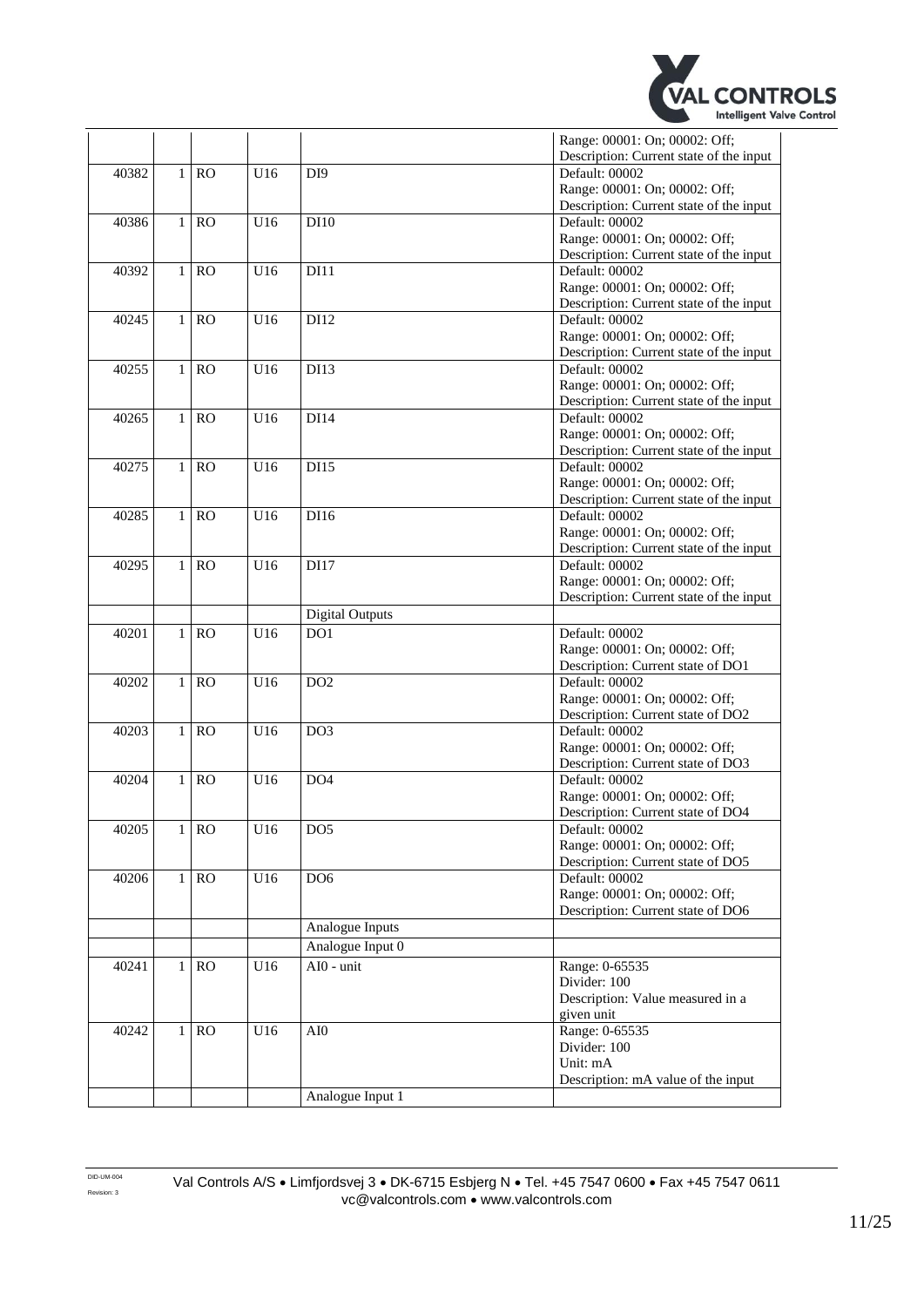

| 40251 | 1 <sup>1</sup> | <b>RO</b> | U16 | AI1 - unit        | Range: 0-65535<br>Divider: 100<br>Description: Value Measured at the<br>input                  |
|-------|----------------|-----------|-----|-------------------|------------------------------------------------------------------------------------------------|
| 40252 | $\mathbf{1}$   | <b>RO</b> | U16 | AI1               | Range: 0-65535<br>Divider: 100<br>Unit: mA<br>Description: mA value of the input               |
|       |                |           |     | Analogue Input 2  |                                                                                                |
| 40261 | $\mathbf{1}$   | RO        | U16 | $AI2 - unit$      | Range: 0-65535<br>Divider: 100<br>Description: Value measured in a<br>given unit               |
| 40262 | $\mathbf{1}$   | <b>RO</b> | U16 | AI2               | Range: 0-65535<br>Divider: 100<br>Unit: mA<br>Description: mA value of the input               |
|       |                |           |     | Analogue Input 3  |                                                                                                |
| 40271 | $\mathbf{1}$   | RO        | U16 | $AI3 - unit$      | Range: 0-65535<br>Divider: 100<br>Description: Value measured in a<br>given unit               |
| 40272 | $\mathbf{1}$   | <b>RO</b> | U16 | AI3               | Range: 0-65535<br>Divider: 100<br>Unit: mA<br>Description: mA value of the input               |
|       |                |           |     | Analogue Input 4  |                                                                                                |
| 40281 | $\mathbf{1}$   | <b>RO</b> | U16 | AI4 - unit        | Range: 0-65535<br>Divider: 100<br>Description: Value measured in a                             |
| 40282 | 1              | <b>RO</b> | U16 | AI4               | given unit<br>Range: 0-65535<br>Divider: 100<br>Unit: mA<br>Description: mA value of the input |
|       |                |           |     | Analogue Input 5  |                                                                                                |
| 40291 | $\mathbf{1}$   | <b>RO</b> | U16 | AI5 - unit        | Range: 0-65535<br>Divider: 100<br>Description: Value measured in a<br>given unit               |
| 40292 |                | 1 RO      | U16 | AI5               | Range: 0-65535<br>Divider: 100<br>Unit: mA<br>Description: mA value of the input               |
|       |                |           |     | Analogue Outputs  |                                                                                                |
|       |                |           |     | Analogue Output 0 |                                                                                                |
| 42106 | $\mathbf{1}$   | RO        | U16 | AO <sub>0</sub>   | Range: 0-65535<br>Divider: 100<br>Unit: mA<br>Description: mA value of the output              |
| 42107 |                | $1$ RO    | U16 | AOO               | Range: 0-65535<br>Divider: 100<br>Unit: %<br>Description: % value of the output                |
|       |                |           |     | Analogue Output 1 |                                                                                                |
| 42116 | $\mathbf{1}$   | RO        | U16 | AO1               | Range: 0-65535<br>Divider: 100<br>Unit: mA<br>Description: mA value of the output              |
| 42117 | $\mathbf{1}$   | RO        | U16 | AO1               | Range: 0-65535<br>Divider: 100                                                                 |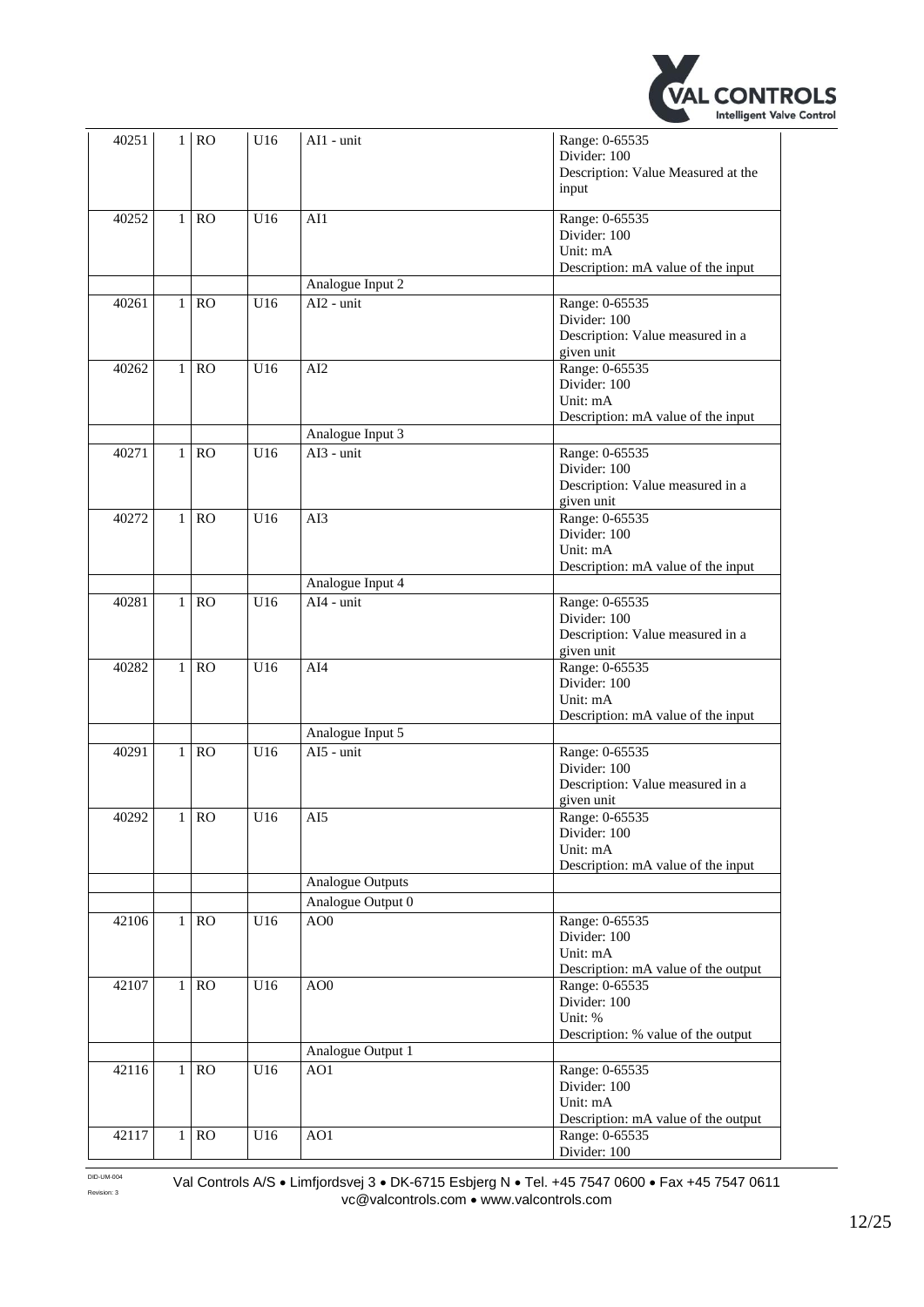

|       |              |                |     |                          | Unit: %<br>Description: % value of the output                                                    |
|-------|--------------|----------------|-----|--------------------------|--------------------------------------------------------------------------------------------------|
|       |              |                |     | Analogue Output 2        |                                                                                                  |
| 42126 | $\mathbf{1}$ | R <sub>O</sub> | U16 | AO2                      | Range: 0-65535<br>Divider: 100<br>Unit: mA<br>Description: mA value of the output                |
| 42127 | $\mathbf{1}$ | R <sub>O</sub> | U16 | AO2                      | Range: 0-65535<br>Divider: 100<br>Unit: %<br>Description: % value of the output                  |
|       |              |                |     | Virtiual Digital Outputs |                                                                                                  |
| 40321 | $\mathbf{1}$ | RO             | U16 | Virtual DO51             | Default: 00002<br>Range: 00001: On; 00002: Off;<br>Description: Current state of Virtual<br>DO51 |
| 40322 | 1            | RO             | U16 | Virtual DO52             | Default: 00002<br>Range: 00001: On; 00002: Off;<br>Description: Current state of Virtual<br>DO52 |
| 40323 | $\mathbf{1}$ | RO             | U16 | Virtual DO53             | Default: 00002<br>Range: 00001: On; 00002: Off;<br>Description: Current state of Virtual<br>DO53 |
| 40324 | $\mathbf{1}$ | RO             | U16 | Virtual DO54             | Default: 00002<br>Range: 00001: On; 00002: Off;<br>Description: Current state of Virtual<br>DO54 |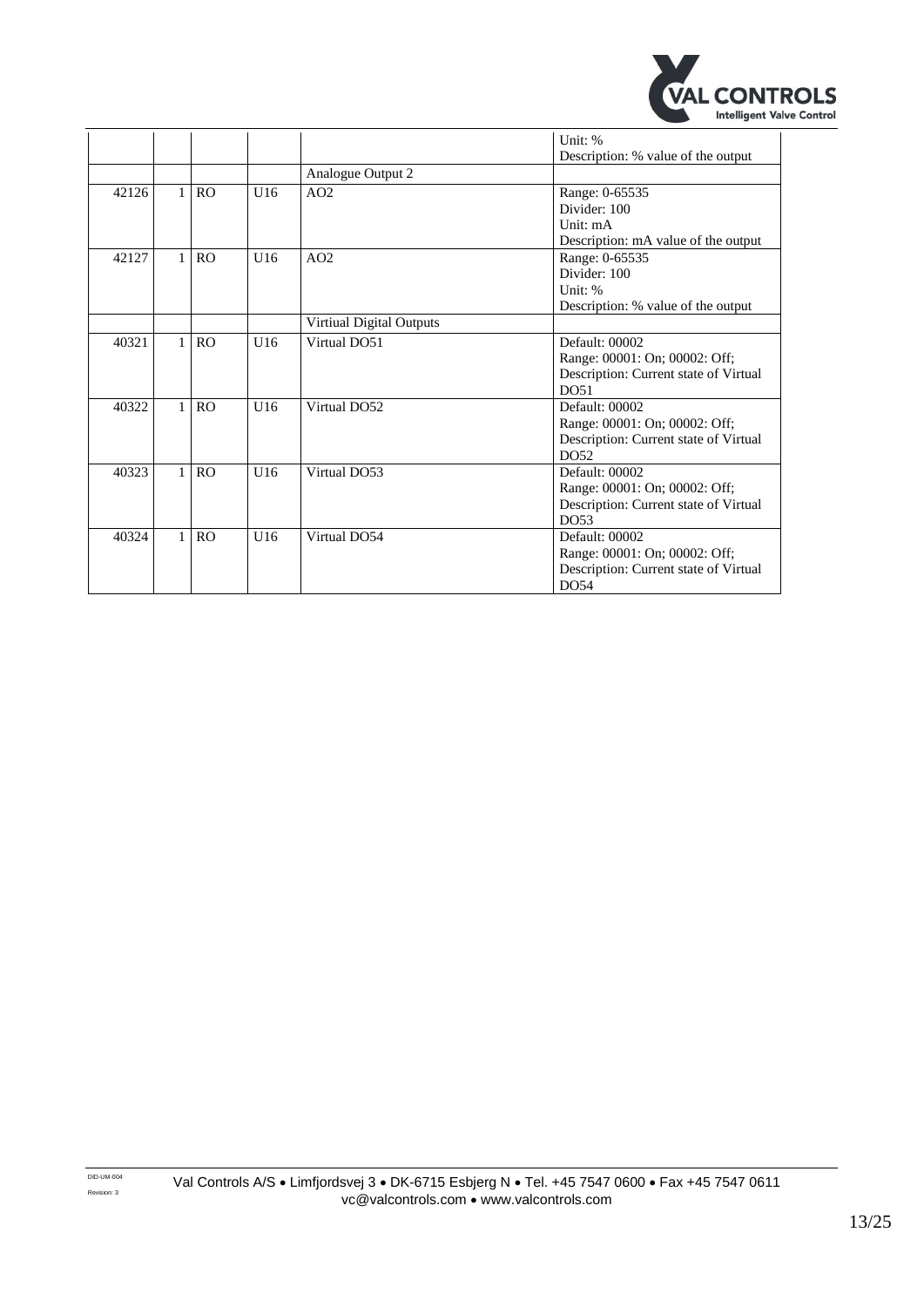

### <span id="page-13-0"></span>**5.4 Valve Test Status**

| <b>Register</b> | Len            | <b>Access</b> | <b>Type</b> | <b>Name</b>           | <b>Parameter Range/Units/Notes</b>               |
|-----------------|----------------|---------------|-------------|-----------------------|--------------------------------------------------|
|                 |                |               |             | Latest tests          |                                                  |
| 43102           | $\mathbf{1}$   | RO            | U16         | Last PST result       | Default: 00000                                   |
|                 |                |               |             |                       | Range: 00000: No Test; 00001: Pass;              |
|                 |                |               |             |                       | 00002: Fail; 00003: Warning; 00005:              |
|                 |                |               |             |                       | Abort;                                           |
|                 |                |               |             |                       | Description: Result of the last Partial          |
|                 |                |               |             |                       | <b>Stroke Test</b>                               |
| 43103           | 1              | RO            | U16         | Last FST result       | Default: 00000                                   |
|                 |                |               |             |                       | Range: 00000: No Test; 00001: Pass;              |
|                 |                |               |             |                       | 00002: Fail; 00003: Warning; 00005:              |
|                 |                |               |             |                       | Abort:                                           |
|                 |                |               |             |                       | Description: Result of the last Full             |
|                 |                |               |             |                       | <b>Stroke Test</b>                               |
| 43104           | 1              | RO            | U16         | Last SOT result       | Default: 00000                                   |
|                 |                |               |             |                       | Range: 00000: No Test; 00001: Pass;              |
|                 |                |               |             |                       | 00002: Fail; 00003: Warning; 00005:              |
|                 |                |               |             |                       | Abort;                                           |
|                 |                |               |             |                       | Description: Result of the last                  |
|                 |                |               |             |                       | Solenoid Valve Test                              |
| 43108           | $\mathbf{1}$   | <b>RO</b>     | U16         | Last EST result       | Default: 00000                                   |
|                 |                |               |             |                       | Range: 00000: No Test; 00001: Pass;              |
|                 |                |               |             |                       | 00005: Abort;                                    |
|                 |                |               |             |                       | Description: Result of the last                  |
|                 |                |               |             |                       | <b>Emergency Shutdown Test</b>                   |
|                 |                |               |             | Partial stroke test   |                                                  |
|                 |                |               |             | Last test             | Description: Last partial stroke test            |
|                 |                |               |             |                       | measurements                                     |
| 43251           | $\overline{2}$ | RO            | <b>TIME</b> | Time                  | Description: Time for last partial               |
|                 |                |               |             |                       | stroke                                           |
| 43253           | $\overline{c}$ | <b>RO</b>     | <b>DATE</b> | Date                  | Description: Date for last partial               |
|                 |                |               |             |                       | stroke                                           |
| 43270           | 1              | RO            | U16         | Start pressure        | Range: 0-65535                                   |
|                 |                |               |             |                       | Divider: 100                                     |
|                 |                |               |             |                       | Unit: bar                                        |
| 43264           | $\overline{c}$ | RO            | U32         | SOV reaction time     | Description: Start pressure<br>Range: 0-12000000 |
|                 |                |               |             |                       | Divider: 1000                                    |
|                 |                |               |             |                       | Unit: sec                                        |
|                 |                |               |             |                       | Description: SOV reaction time, only             |
|                 |                |               |             |                       | available with pressure sensor                   |
| 43255           | 2 <sup>1</sup> | <sub>RO</sub> | U32         | Breakaway time        | Range: 0-12000000                                |
|                 |                |               |             |                       | Divider: 1000                                    |
|                 |                |               |             |                       | Unit: sec                                        |
|                 |                |               |             |                       | Description: Breakaway time                      |
| 43271           | $1\vert$       | RO            | U16         | Breakaway pressure    | Range: 0-65535                                   |
|                 |                |               |             |                       | Divider: 100                                     |
|                 |                |               |             |                       | Unit: bar                                        |
|                 |                |               |             |                       | Description: Breakaway pressure                  |
| 43257           | 2 <sup>1</sup> | RO            | U32         | PST time              | Range: 0-12000000                                |
|                 |                |               |             |                       | Divider: 1000                                    |
|                 |                |               |             |                       | Unit: sec                                        |
|                 |                |               |             |                       | Description: PST time                            |
| 43266           | 2 <sup>1</sup> | RO            | U32         | PST pressurising time | Range: 0-12000000                                |
|                 |                |               |             |                       | Divider: 1000                                    |
|                 |                |               |             |                       | Unit: sec                                        |
|                 |                |               |             |                       | Description: Pressurising time                   |
| 43272           | 1 <sup>1</sup> | RO            | U16         | PST pressure          | Range: 0-65535                                   |
|                 |                |               |             |                       | Divider: 100                                     |
|                 |                |               |             |                       | Unit: bar                                        |
|                 |                |               |             |                       | Description: Pressure at SP                      |

DID-UM-004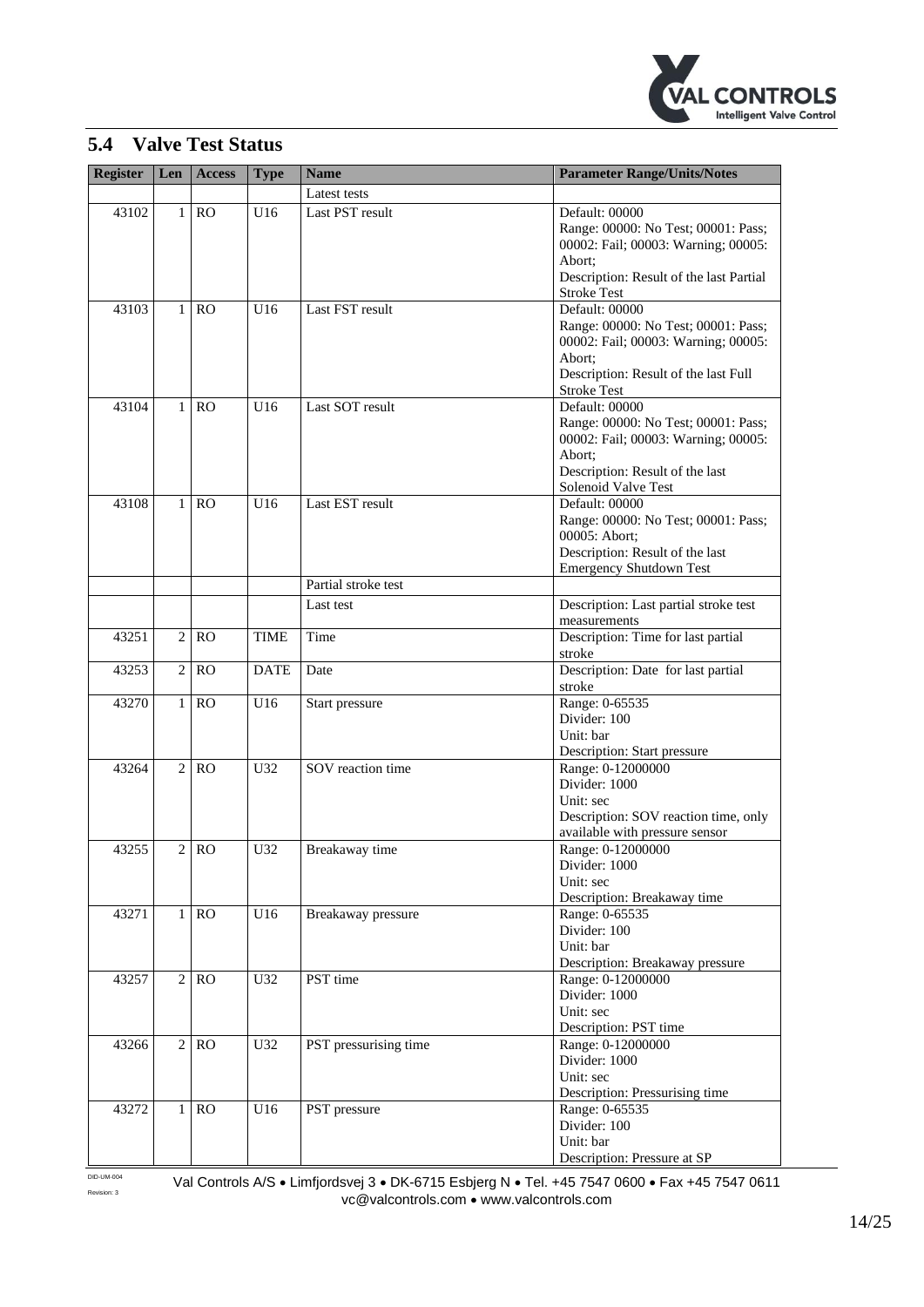

| 43259 | 2              | <b>RO</b> | U32             | PST return time       | Range: 0-12000000                         |
|-------|----------------|-----------|-----------------|-----------------------|-------------------------------------------|
|       |                |           |                 |                       | Divider: 1000                             |
|       |                |           |                 |                       | Unit: sec<br>Description: PST return time |
| 43268 | $\overline{2}$ | <b>RO</b> | U <sub>32</sub> | Actuator fill time    | Range: 0-12000000                         |
|       |                |           |                 |                       | Divider: 1000                             |
|       |                |           |                 |                       | Unit: sec                                 |
|       |                |           |                 |                       |                                           |
|       |                |           |                 |                       | Description: Actuator fill time, only     |
|       |                |           |                 |                       | available with pressure sensor            |
| 43261 | $\overline{c}$ | <b>RO</b> | U32             | PST total time        | Range: 0-12000000                         |
|       |                |           |                 |                       | Divider: 1000                             |
|       |                |           |                 |                       | Unit: sec                                 |
|       |                |           |                 |                       | Description: Total time                   |
| 43263 | $\mathbf{1}$   | <b>RO</b> | U16             | PST maximum travel    | Range: 0-10000                            |
|       |                |           |                 |                       | Divider: 100                              |
|       |                |           |                 |                       | Unit: %                                   |
|       |                |           |                 |                       | Description: Maximum travel distance      |
| 43273 | $\mathbf{1}$   | <b>RO</b> | U16             | PST minimum pressure  | Range: 0-65535                            |
|       |                |           |                 |                       | Divider: 100                              |
|       |                |           |                 |                       | Unit: bar                                 |
|       |                |           |                 |                       | Description: Minimum pressure             |
|       |                |           |                 | Reference test        | Description: Partial stroke reference     |
|       |                |           |                 |                       | measurements                              |
| 43281 | $\overline{c}$ | <b>RO</b> | <b>TIME</b>     | Time                  | Description: Time for last reference      |
|       |                |           |                 |                       | partial stroke                            |
| 43283 | $\overline{2}$ | <b>RO</b> | <b>DATE</b>     | Date                  | Description: Date for last reference      |
|       |                |           |                 |                       | partial stroke                            |
| 43300 | $\mathbf{1}$   | <b>RO</b> | U16             |                       | Range: 0-65535                            |
|       |                |           |                 | Start pressure        | Divider: 100                              |
|       |                |           |                 |                       | Unit: bar                                 |
|       |                |           |                 |                       |                                           |
|       |                |           |                 |                       | Description: Start pressure               |
| 43294 | $\overline{c}$ | <b>RO</b> | U32             | SOV reaction time     | Range: 0-12000000                         |
|       |                |           |                 |                       | Divider: 1000                             |
|       |                |           |                 |                       | Unit: sec                                 |
|       |                |           |                 |                       | Description: SOV reaction time, only      |
|       |                |           |                 |                       | available with pressure sensor            |
| 43285 | $\overline{c}$ | <b>RO</b> | U32             | Breakaway time        | Range: 0-12000000                         |
|       |                |           |                 |                       | Divider: 1000                             |
|       |                |           |                 |                       | Unit: sec                                 |
|       |                |           |                 |                       | Description: Breakaway time               |
| 43301 | $\mathbf{1}$   | <b>RO</b> | U16             | Breakaway pressure    | Range: 0-65535                            |
|       |                |           |                 |                       | Divider: 100                              |
|       |                |           |                 |                       | Unit: bar                                 |
|       |                |           |                 |                       | Description: Breakaway pressure           |
| 43287 | $\overline{c}$ | RO        | U32             | PST time              | Range: 0-12000000                         |
|       |                |           |                 |                       | Divider: 1000                             |
|       |                |           |                 |                       | Unit: sec                                 |
|       |                |           |                 |                       | Description: PST time                     |
| 43302 | 1              | RO        | U16             | PST pressure          | Range: 0-65535                            |
|       |                |           |                 |                       | Divider: 100                              |
|       |                |           |                 |                       | Unit: bar                                 |
|       |                |           |                 |                       | Description: Pressure at SP               |
| 43296 | $\sqrt{2}$     | RO        | U32             | PST pressurising time | Range: 0-12000000                         |
|       |                |           |                 |                       | Divider: 1000                             |
|       |                |           |                 |                       | Unit: sec                                 |
|       |                |           |                 |                       |                                           |
|       |                |           |                 |                       | Description: Pressurising time            |
| 43289 | 2              | RO        | U32             | PST return time       | Range: 0-12000000                         |
|       |                |           |                 |                       | Divider: 1000                             |
|       |                |           |                 |                       | Unit: sec                                 |
|       |                |           |                 |                       | Description: PST return time              |
| 43298 | 2              | RO        | U32             | Actuator fill time    | Range: 0-12000000                         |
|       |                |           |                 |                       | Divider: 1000                             |
|       |                |           |                 |                       | Unit: sec                                 |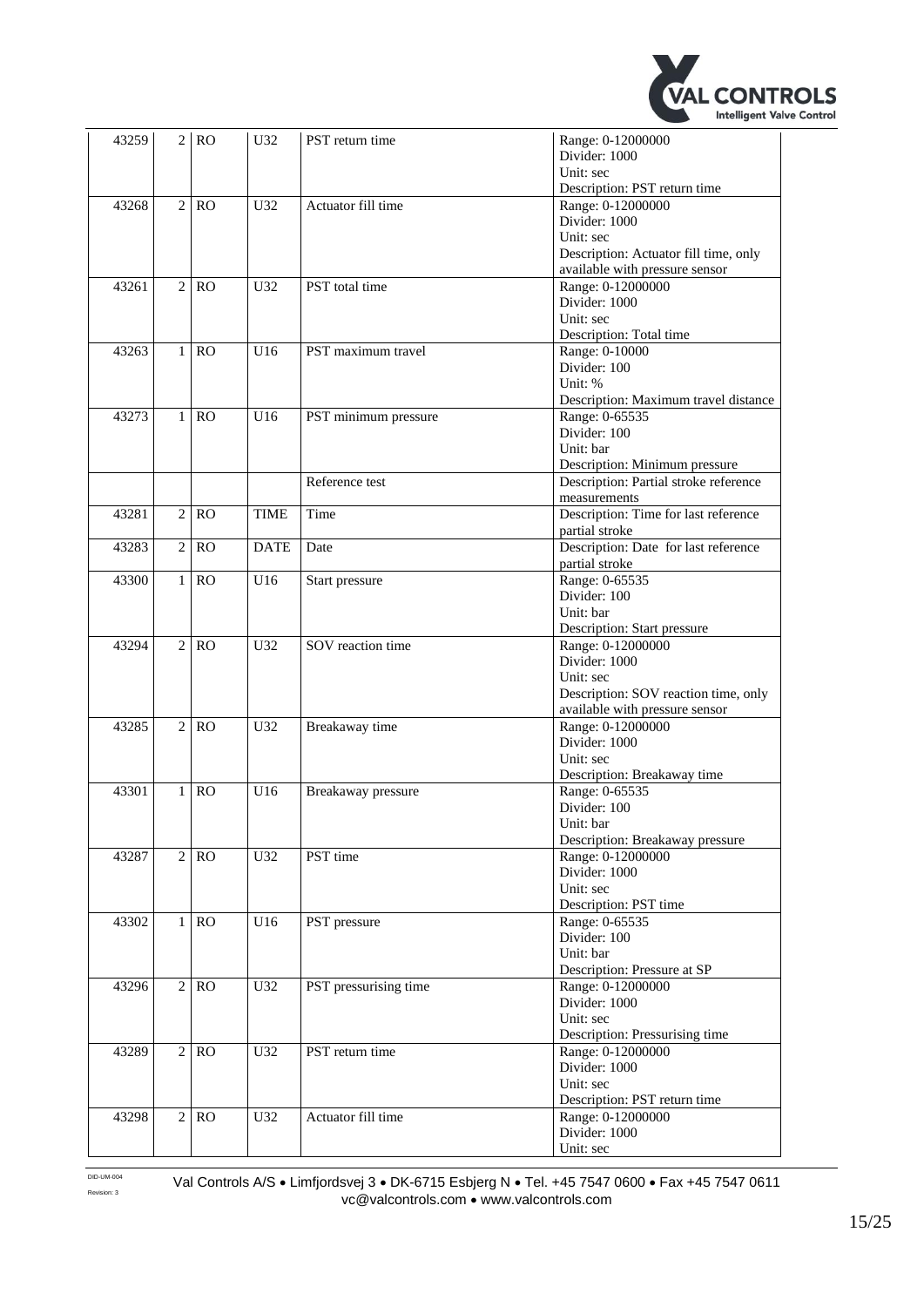

|       |                |           |             |                         | Description: Actuator fill time, only<br>available with pressure sensor |
|-------|----------------|-----------|-------------|-------------------------|-------------------------------------------------------------------------|
| 43291 | $\overline{2}$ | <b>RO</b> | U32         | PST total time          | Range: 0-12000000                                                       |
|       |                |           |             |                         | Divider: 1000                                                           |
|       |                |           |             |                         | Unit: sec                                                               |
|       |                |           |             |                         | Description: Total time                                                 |
| 43293 | $\mathbf{1}$   | RO        | U16         | PST maximum travel      | Range: 0-10000                                                          |
|       |                |           |             |                         | Divider: 100                                                            |
|       |                |           |             |                         | Unit: %                                                                 |
|       |                |           |             |                         | Description: Maximum travel distance                                    |
| 43303 | $\mathbf{1}$   | RO        | U16         | PST minimum pressure    | Range: 0-65535                                                          |
|       |                |           |             |                         | Divider: 100                                                            |
|       |                |           |             |                         | Unit: bar                                                               |
|       |                |           |             |                         | Description: Minimum pressure                                           |
|       |                |           |             | Full stroke test        |                                                                         |
|       |                |           |             | Last test               | Description: Last full stroke test                                      |
|       |                |           |             |                         | measurements                                                            |
| 43401 | $\overline{c}$ | <b>RO</b> | <b>TIME</b> | Time                    | Description: Time for last full stroke                                  |
| 43403 | $\overline{2}$ | RO        | <b>DATE</b> | Date                    | Description: Date for last full stroke                                  |
| 43421 | $\mathbf{1}$   | RO        | U16         | Start pressure          | Range: 0-65535                                                          |
|       |                |           |             |                         | Divider: 100                                                            |
|       |                |           |             |                         | Unit: bar                                                               |
|       |                |           |             |                         | Description: Start pressure                                             |
| 43413 | $\overline{2}$ | RO        | U32         | SOV reaction time       | Range: 0-12000000                                                       |
|       |                |           |             |                         | Divider: 1000                                                           |
|       |                |           |             |                         | Unit: sec                                                               |
|       |                |           |             |                         | Description: SOV reaction time, only                                    |
|       |                |           |             |                         | available with pressure sensor                                          |
| 43405 | $\overline{c}$ | RO        | U32         | Breakaway time          | Range: 0-12000000                                                       |
|       |                |           |             |                         | Divider: 1000                                                           |
|       |                |           |             |                         | Unit: sec                                                               |
|       |                |           |             |                         | Description: Breakaway time                                             |
| 43422 | 1              | <b>RO</b> | U16         | Breakaway pressure      | Range: 0-65535                                                          |
|       |                |           |             |                         | Divider: 100                                                            |
|       |                |           |             |                         | Unit: bar                                                               |
|       |                |           |             |                         | Description: Breakaway pressure                                         |
| 43407 | $\mathbf{2}$   | <b>RO</b> | U32         | FST time                | Range: 0-12000000                                                       |
|       |                |           |             |                         | Divider: 1000                                                           |
|       |                |           |             |                         | Unit: sec                                                               |
|       |                |           |             |                         | Description: FST time                                                   |
| 43415 | $\overline{c}$ | <b>RO</b> | U32         | FST depressurising time | Range: 0-12000000                                                       |
|       |                |           |             |                         | Divider: 1000<br>Unit: sec                                              |
|       |                |           |             |                         | Description: Depressurising time,                                       |
|       |                |           |             |                         | only available with pressure sensor                                     |
| 43417 | $\overline{c}$ | RO        | U32         | FST pressurising time   | Range: 0-12000000                                                       |
|       |                |           |             |                         | Divider: 1000                                                           |
|       |                |           |             |                         | Unit: sec                                                               |
|       |                |           |             |                         | Description: Pressurising time                                          |
| 43409 | $\overline{2}$ | <b>RO</b> | U32         | FST return time         | Range: 0-12000000                                                       |
|       |                |           |             |                         | Divider: 1000                                                           |
|       |                |           |             |                         | Unit: sec                                                               |
|       |                |           |             |                         | Description: FST return time                                            |
| 43419 | $\overline{2}$ | RO        | U32         | Actuator fill time      | Range: 0-12000000                                                       |
|       |                |           |             |                         | Divider: 1000                                                           |
|       |                |           |             |                         | Unit: sec                                                               |
|       |                |           |             |                         | Description: Actuator fill time, only                                   |
|       |                |           |             |                         | available with pressure sensor                                          |
| 43411 | 2              | RO        | U32         | FST total time          | Range: 0-12000000                                                       |
|       |                |           |             |                         | Divider: 1000                                                           |
|       |                |           |             |                         | Unit: sec                                                               |
|       |                |           |             |                         | Description: Total time                                                 |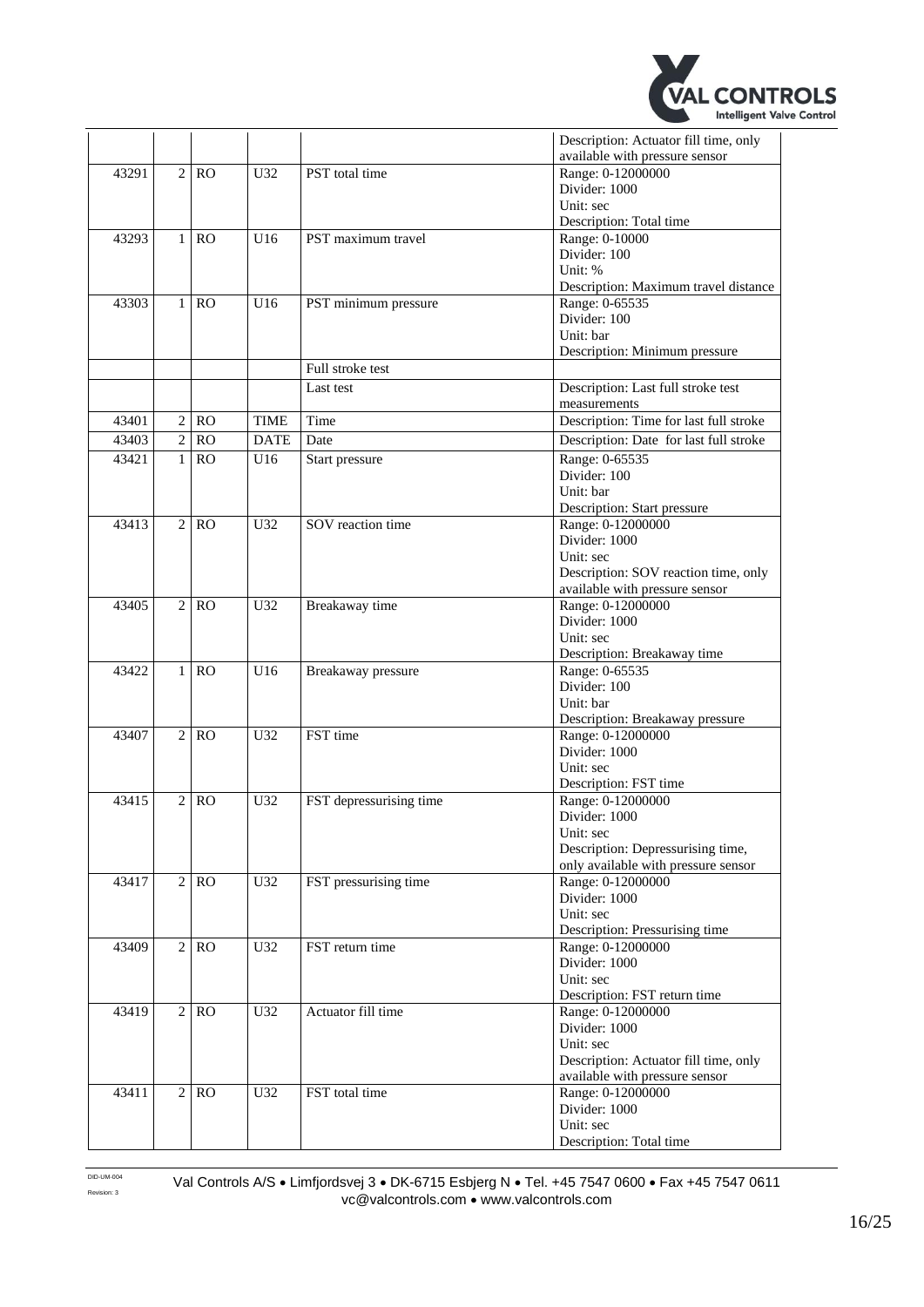

|       |                |           |             | Reference test          | Description: Full stroke reference<br>measurements                                    |
|-------|----------------|-----------|-------------|-------------------------|---------------------------------------------------------------------------------------|
| 43431 | $\overline{2}$ | RO        | <b>TIME</b> | Time                    | Description: Time for last reference<br>full stroke                                   |
| 43433 | $\overline{c}$ | RO        | <b>DATE</b> | Date                    | Description: Date for last reference<br>full stroke                                   |
| 43451 | $\mathbf{1}$   | RO        | U16         | Start pressure          | Range: 0-65535<br>Divider: 100                                                        |
|       |                |           |             |                         | Unit: bar<br>Description: Start pressure                                              |
| 43443 | $\overline{2}$ | <b>RO</b> | U32         | SOV reaction time       | Range: 0-12000000<br>Divider: 1000<br>Unit: sec                                       |
|       |                |           |             |                         | Description: SOV reaction time, only<br>available with pressure sensor                |
| 43435 | $\overline{2}$ | <b>RO</b> | U32         | Breakaway time          | Range: 0-12000000<br>Divider: 1000                                                    |
|       |                |           |             |                         | Unit: sec<br>Description: Breakaway time                                              |
| 43452 | $\mathbf{1}$   | <b>RO</b> | U16         | Breakaway pressure      | Range: 0-65535<br>Divider: 100<br>Unit: bar                                           |
| 43437 | $\overline{2}$ | RO        | U32         | FST time                | Description: Breakaway pressure<br>Range: 0-12000000                                  |
|       |                |           |             |                         | Divider: 1000<br>Unit: sec                                                            |
| 43445 | $\overline{2}$ | <b>RO</b> | U32         | FST depressurising time | Description: FST time<br>Range: 0-12000000<br>Divider: 1000                           |
|       |                |           |             |                         | Unit: sec<br>Description: Depressurising time,<br>only available with pressure sensor |
| 43447 | $\overline{c}$ | RO        | U32         | FST pressurising time   | Range: 0-12000000<br>Divider: 1000                                                    |
|       |                |           |             |                         | Unit: sec<br>Description: Pressurising time                                           |
| 43439 | $\overline{c}$ | <b>RO</b> | U32         | FST return time         | Range: 0-12000000<br>Divider: 1000<br>Unit: sec                                       |
| 43449 | $\mathbf{2}$   | <b>RO</b> | U32         | Actuator fill time      | Description: FST return time<br>Range: 0-12000000                                     |
|       |                |           |             |                         | Divider: 1000<br>Unit: sec<br>Description: Actuator fill time, only                   |
| 43441 | $\overline{2}$ | RO        | U32         | FST total time          | available with pressure sensor<br>Range: 0-12000000                                   |
|       |                |           |             |                         | Divider: 1000<br>Unit: sec                                                            |
|       |                |           |             | Solenoid test           | Description: Total time                                                               |
|       |                |           |             | Last test               | Description: Last solenoid test                                                       |
| 43551 | $\mathbf{2}$   | <b>RO</b> | <b>TIME</b> | Time                    | measurements<br>Description: Time for last solenoid                                   |
| 43553 | 2              | <b>RO</b> | <b>DATE</b> | Date                    | test<br>Description: Date for last solenoid                                           |
| 43555 | $\mathbf{1}$   | RO        | U16         | Start pressure          | test<br>Range: 0-65535                                                                |
|       |                |           |             |                         | Divider: 100<br>Unit: bar                                                             |
| 43556 | $\overline{2}$ | RO        | U32         | Reaction time           | Description: Start pressure<br>Range: 0-12000000<br>Divider: 1000                     |
|       |                |           |             |                         | Unit: sec                                                                             |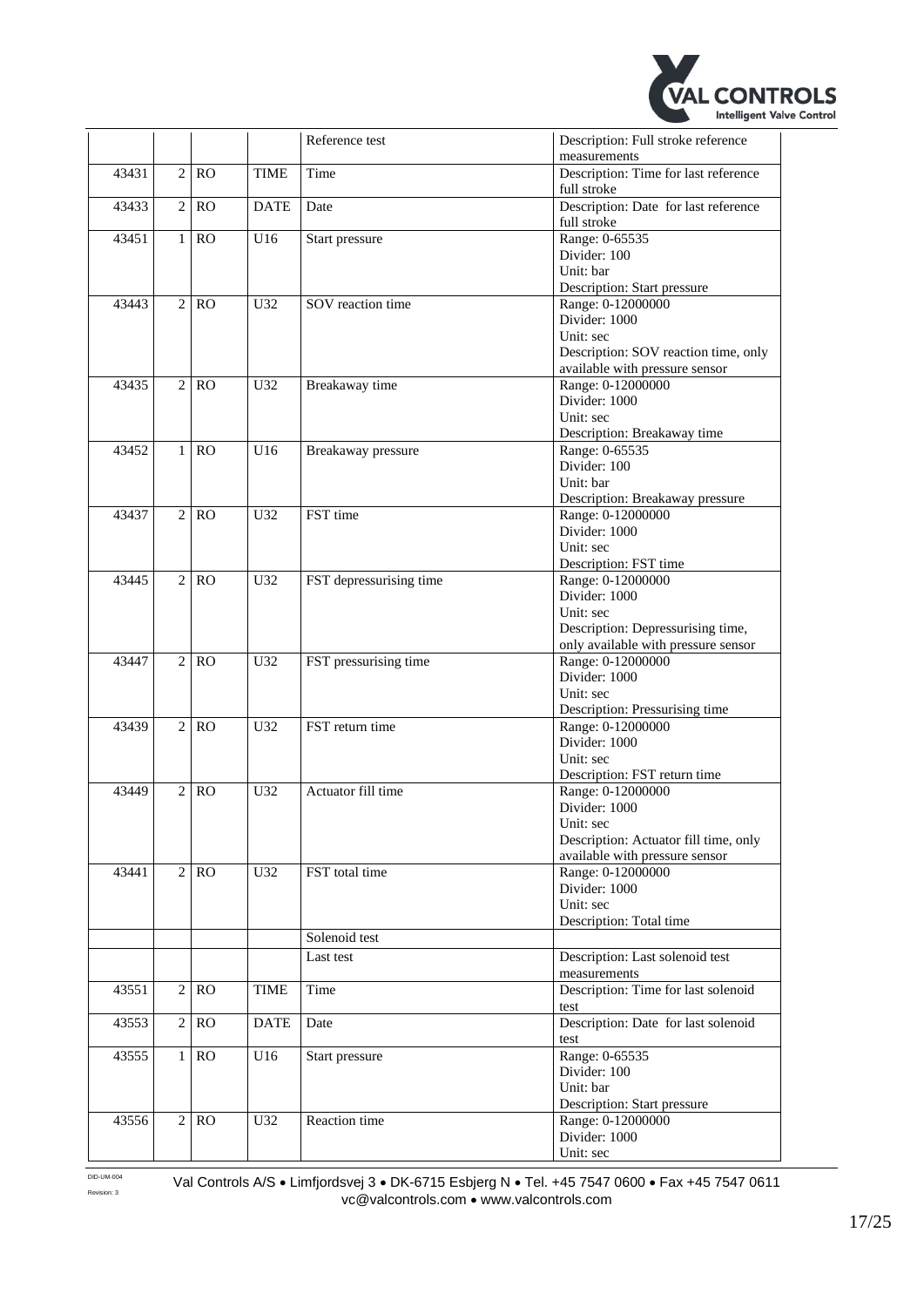

|       |                |                   |             |                         | Description: SOV reaction time       |
|-------|----------------|-------------------|-------------|-------------------------|--------------------------------------|
| 43558 | $\mathbf{2}$   | <b>RO</b>         | U32         | Breakaway time          | Range: 0-12000000                    |
|       |                |                   |             |                         | Divider: 1000                        |
|       |                |                   |             |                         | Unit: sec                            |
|       |                |                   |             |                         | Description: SOV breakaway time      |
| 43561 | $\overline{2}$ | RO                | U32         | SOT total time          | Range: 0-12000000                    |
|       |                |                   |             |                         | Divider: 1000                        |
|       |                |                   |             |                         | Unit: sec                            |
|       |                |                   |             |                         | Description: Total time              |
|       |                |                   |             | Reference test          | Description: Solenoid reference      |
|       |                |                   |             |                         | measurements                         |
| 43581 | $\overline{c}$ | RO                | <b>TIME</b> | Time                    | Description: Time for last reference |
|       |                |                   |             |                         | solenoid test                        |
| 43583 | $\overline{c}$ | <b>RO</b>         | <b>DATE</b> | Date                    | Description: Date for last reference |
|       |                |                   |             |                         |                                      |
|       |                |                   |             |                         | solenoid test                        |
| 43585 | $\mathbf{1}$   | <b>RO</b>         | U16         | Start pressure          | Range: 0-65535<br>Divider: 100       |
|       |                |                   |             |                         |                                      |
|       |                |                   |             |                         | Unit: bar                            |
|       |                |                   |             |                         | <b>Description: Start pressure</b>   |
| 43586 | $\overline{2}$ | RO                | U32         | Reaction time           | Range: 0-12000000                    |
|       |                |                   |             |                         | Divider: 1000                        |
|       |                |                   |             |                         | Unit: sec                            |
|       |                |                   |             |                         | Description: SOV reaction time, only |
|       |                |                   |             |                         | available with pressure sensor       |
| 43588 | $\overline{2}$ | RO                | U32         | Breakaway time          | Range: 0-12000000                    |
|       |                |                   |             |                         | Divider: 1000                        |
|       |                |                   |             |                         | Unit: sec                            |
|       |                |                   |             |                         | Description: SOV breakaway time,     |
|       |                |                   |             |                         | not available with pressure sensor   |
| 43591 | $\overline{c}$ | <sub>RO</sub>     | U32         | SOT total time          | Range: 0-12000000                    |
|       |                |                   |             |                         | Divider: 1000                        |
|       |                |                   |             |                         | Unit: sec                            |
|       |                |                   |             |                         | Description: Total time              |
|       |                |                   |             | Emergency shutdown test |                                      |
|       |                |                   |             | Last EST                | Description: Emergency shutdown      |
|       |                |                   |             |                         | measurements                         |
| 43671 | $\overline{c}$ | <b>RO</b>         | <b>TIME</b> | Time                    | Description: Time for last Emergency |
|       |                |                   |             |                         | shutdown                             |
| 43673 | $\overline{2}$ | <b>RO</b>         | <b>DATE</b> | Date                    | Description: Date for last Emergency |
|       |                |                   |             |                         | shutdown                             |
| 43681 | $\mathbf{2}$   | <b>RO</b>         | U32         | SOV reaction time       | Range: 0-12000000                    |
|       |                |                   |             |                         | Divider: 1000                        |
|       |                |                   |             |                         | Unit: sec                            |
|       |                |                   |             |                         | Description: SOV reaction time, only |
|       |                |                   |             |                         | available with pressure sensor       |
| 43685 | $\mathbf{1}$   | <b>RO</b>         | U16         | Start pressure          | Range: 0-65535                       |
|       |                |                   |             |                         | Divider: 100                         |
|       |                |                   |             |                         | Unit: bar                            |
|       |                |                   |             |                         | Description: Start pressure          |
| 43675 |                | 2 RO              | U32         | Breakaway time          | Range: 0-12000000                    |
|       |                |                   |             |                         | Divider: 1000                        |
|       |                |                   |             |                         | Unit: sec                            |
|       |                |                   |             |                         | Description: Breakaway time          |
| 43686 | $\mathbf{1}$   | RO                | U16         | Breakaway pressure      | Range: 0-65535                       |
|       |                |                   |             |                         | Divider: 100                         |
|       |                |                   |             |                         | Unit: bar                            |
|       |                |                   |             |                         | Description: Breakaway pressure      |
| 43677 |                | 2 RO              | U32         | FST time                | Range: 0-12000000                    |
|       |                |                   |             |                         | Divider: 1000                        |
|       |                |                   |             |                         | Unit: sec                            |
|       |                |                   |             |                         | Description: FST time                |
| 43683 |                | $\overline{2}$ RO | U32         | FST depressurising time | Range: 0-12000000                    |
|       |                |                   |             |                         | Divider: 1000                        |
|       |                |                   |             |                         |                                      |

DID-UM-004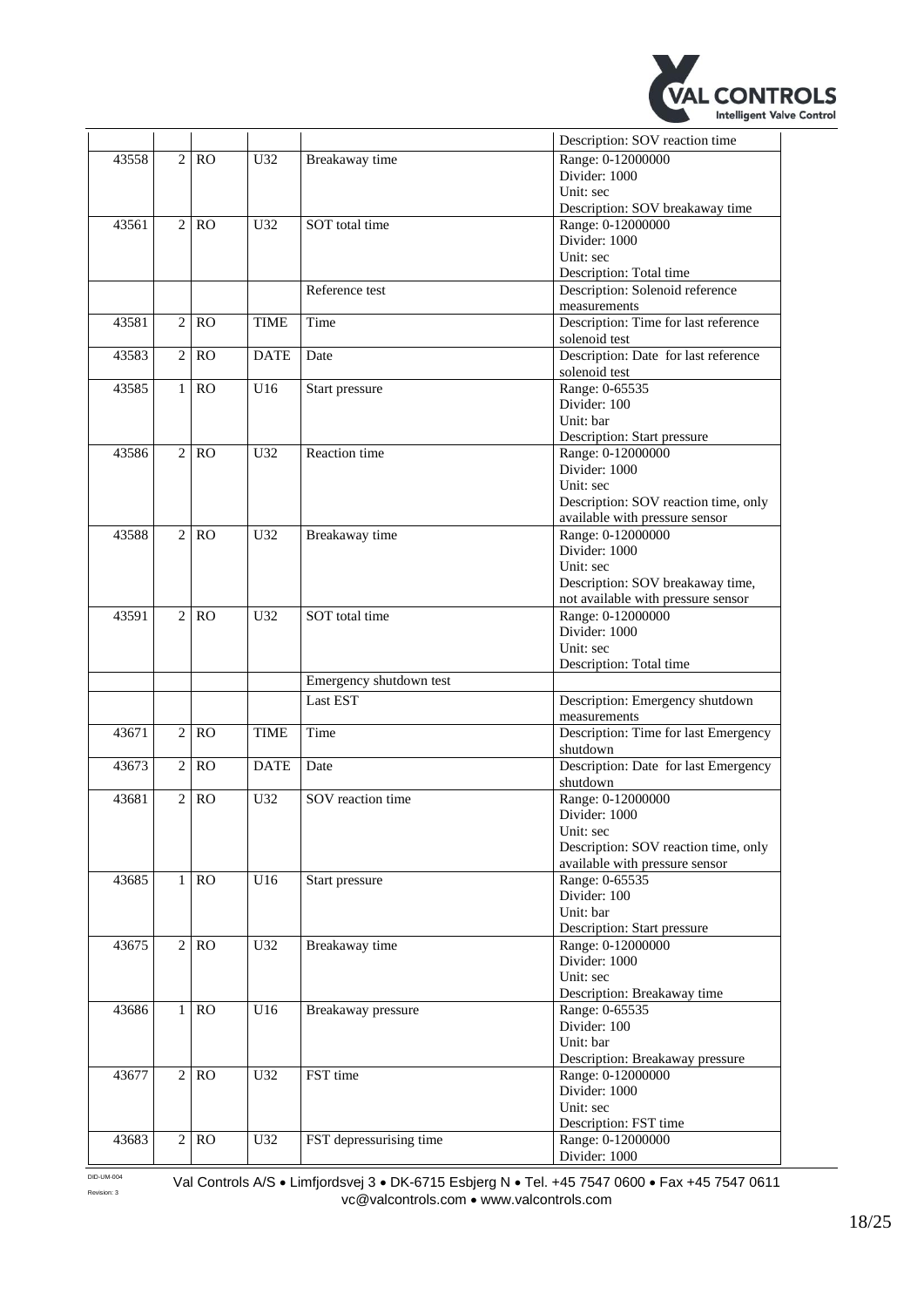

|       |      |     |                | Unit: sec<br>Description: Depressurising time,<br>only available with pressure sensor |
|-------|------|-----|----------------|---------------------------------------------------------------------------------------|
| 43679 | 2 RO | U32 | EST total time | Range: 0-12000000<br>Divider: 1000                                                    |
|       |      |     |                | Unit: sec<br>Description: Total time                                                  |

## <span id="page-18-0"></span>**5.5 Configuration**

| Register | Len            | <b>Access</b>          | <b>Type</b> | <b>Name</b>                | <b>Parameter Range/Units/Notes</b>      |
|----------|----------------|------------------------|-------------|----------------------------|-----------------------------------------|
|          |                |                        |             | PST error parameters       |                                         |
| 43311    | $\mathbf{1}$   | RW                     | U16         | Enable errors              | Default: 00002                          |
|          |                |                        |             |                            | Range: 00002: Yes;00001: No;            |
|          |                |                        |             |                            | Description: Show PST errors            |
| 43318    | $\mathbf{1}$   | <b>RW</b>              | U16         | Start pressure low         | Default: 00000                          |
|          |                |                        |             |                            | Range: 0-65535                          |
|          |                |                        |             |                            | Divider: 100                            |
|          |                |                        |             |                            | Unit: bar                               |
|          |                |                        |             |                            | Description: Start pressure low for the |
|          |                |                        |             |                            | partial stroke                          |
| 43319    | $\mathbf{1}$   | <b>RW</b>              | U16         | Start pressure high        | Default: 00000                          |
|          |                |                        |             |                            | Range: 0-65535                          |
|          |                |                        |             |                            | Divider: 100                            |
|          |                |                        |             |                            | Unit: bar                               |
|          |                |                        |             |                            | Description: Start pressure high for    |
|          |                |                        |             |                            | the partial stroke                      |
| 43312    | $\overline{2}$ | <b>RW</b>              | U32         | Breakaway timeout          | Default: 00000                          |
|          |                |                        |             |                            | Range: 0-12000000                       |
|          |                |                        |             |                            | Divider: 1000                           |
|          |                |                        |             |                            | Unit: sec                               |
|          |                |                        |             |                            | Description: Breakaway timeout for      |
|          |                |                        |             |                            | the partial stroke test                 |
| 43321    | $\mathbf{1}$   | <b>RW</b>              | U16         | Minimum breakaway pressure | Default: 00000                          |
|          |                |                        |             |                            | Range: 0-65535                          |
|          |                |                        |             |                            | Divider: 100                            |
|          |                |                        |             |                            | Unit: bar                               |
|          |                |                        |             |                            | Description: Minimum allowed            |
|          |                |                        |             |                            | pressure before breakaway is detected   |
| 43314    | 2              | <b>RW</b>              | U32         | PST timeout                | Default: 00000                          |
|          |                |                        |             |                            | Range: 0-12000000                       |
|          |                |                        |             |                            | Divider: 1000                           |
|          |                |                        |             |                            | Unit: sec                               |
|          |                |                        |             |                            | Description: Partial stroke timeout     |
| 43316    | $\overline{c}$ | $\mathbf{R}\mathbf{W}$ | U32         | PST total timeout          | Default: 00000                          |
|          |                |                        |             |                            | Range: 0-12000000                       |
|          |                |                        |             |                            | Divider: 1000                           |
|          |                |                        |             |                            | Unit: sec                               |
|          |                |                        |             |                            | Description: Total timeout for the      |
|          |                |                        |             |                            | partial stroke                          |
| 43320    | 1              | <b>RW</b>              | U16         | Minimum allowed pressure   | Default: 00000                          |
|          |                |                        |             |                            | Range: 0-65535                          |
|          |                |                        |             |                            | Divider: 100                            |
|          |                |                        |             |                            | Unit: bar                               |
|          |                |                        |             |                            | Description: Minimum allowed            |
|          |                |                        |             |                            | pressure during the partial stroke      |
|          |                |                        |             | PST warning parameters     |                                         |
| 43341    |                | $1$ RW                 | U16         | Enable warnings            | Default: 00001                          |
|          |                |                        |             |                            | Range: 00002: Yes;00001: No;            |
|          |                |                        |             |                            | Description: Show PST warnings          |
| 43342    |                | 2 RW                   | U32         | Breakaway time low         | Default: 00000                          |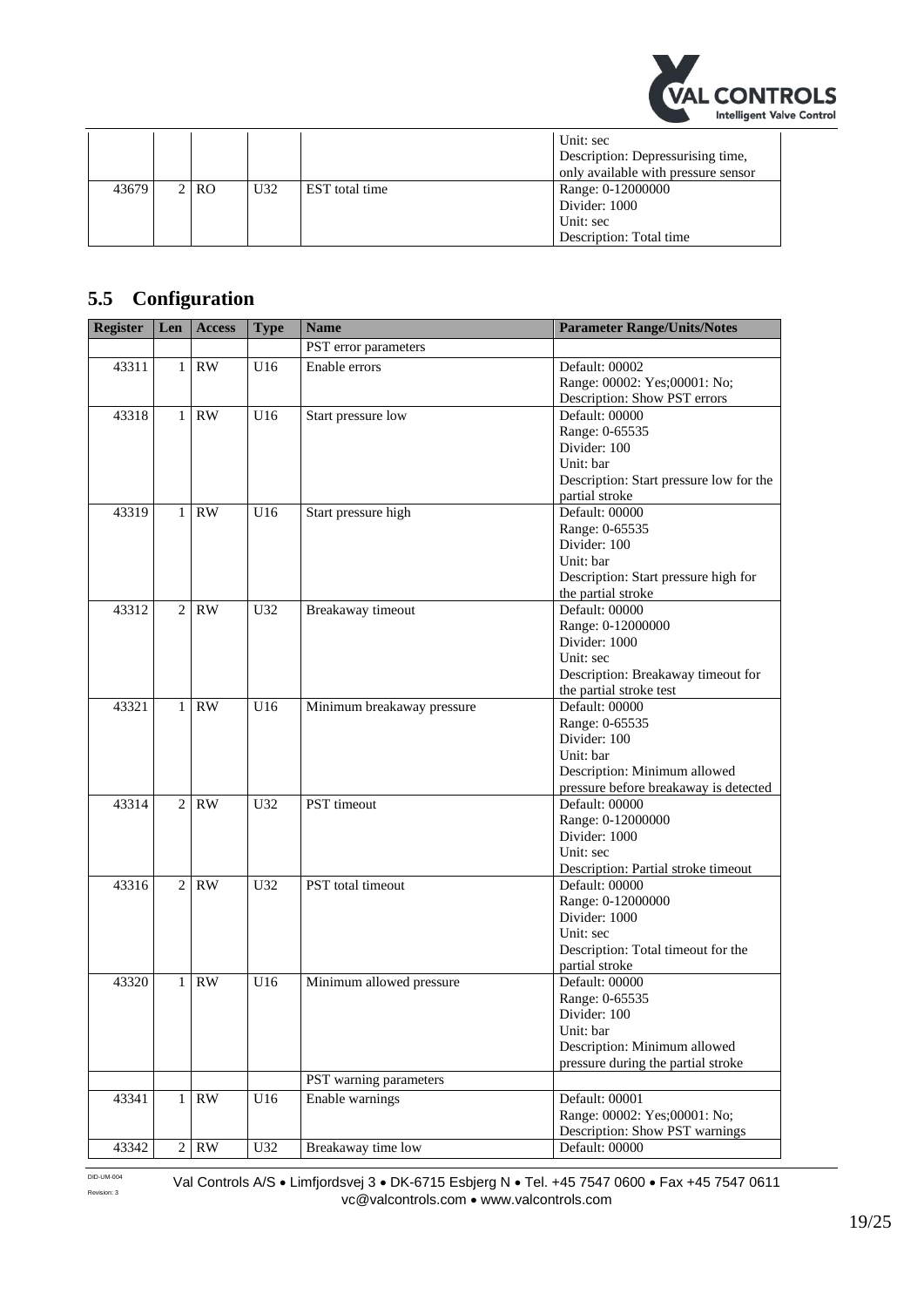

|                 |                |                        |             |                         | Range: 0-12000000                                |
|-----------------|----------------|------------------------|-------------|-------------------------|--------------------------------------------------|
|                 |                |                        |             |                         | Divider: 1000                                    |
|                 |                |                        |             |                         | Unit: sec                                        |
|                 |                |                        |             |                         | Description: Low limit for breakaway             |
|                 |                |                        |             |                         | time warning                                     |
| 43344           | $\overline{2}$ | <b>RW</b>              | U32         | Breakaway time high     | Default: 00000                                   |
|                 |                |                        |             |                         | Range: 0-12000000                                |
|                 |                |                        |             |                         | Divider: 1000<br>Unit: sec                       |
|                 |                |                        |             |                         | Description: High limit for breakaway            |
|                 |                |                        |             |                         | time warning                                     |
| 43356           | 1              | <b>RW</b>              | U16         | Breakaway pressure low  | Default: 00000                                   |
|                 |                |                        |             |                         | Range: 0-65535                                   |
|                 |                |                        |             |                         | Divider: 100                                     |
|                 |                |                        |             |                         | Unit: bar                                        |
|                 |                |                        |             |                         | Description: Low limit for breakaway             |
|                 |                |                        |             |                         | pressure low                                     |
| 43357           | $\mathbf{1}$   | <b>RW</b>              | U16         | Breakaway pressure high | Default: 00000                                   |
|                 |                |                        |             |                         | Range: 0-65535                                   |
|                 |                |                        |             |                         | Divider: 100                                     |
|                 |                |                        |             |                         | Unit: bar                                        |
|                 |                |                        |             |                         | Description: High limit for breakaway            |
|                 | $\overline{2}$ | <b>RW</b>              |             | PST time low            | pressure high<br>Default: 00000                  |
| 43346           |                |                        | U32         |                         | Range: 0-12000000                                |
|                 |                |                        |             |                         | Divider: 1000                                    |
|                 |                |                        |             |                         | Unit: sec                                        |
|                 |                |                        |             |                         | Description: Low limit for partial               |
|                 |                |                        |             |                         | stroke time warning                              |
| 43348           | $\overline{2}$ | <b>RW</b>              | U32         | PST time high           | Default: 00000                                   |
|                 |                |                        |             |                         | Range: 0-12000000                                |
|                 |                |                        |             |                         | Divider: 1000                                    |
|                 |                |                        |             |                         | Unit: sec                                        |
|                 |                |                        |             |                         | Description: High limit for partial              |
|                 |                |                        |             |                         | stroke time warning                              |
| 43350           | $\overline{2}$ | RW                     | U32         | PST total time low      | Default: 00000                                   |
|                 |                |                        |             |                         | Range: 0-12000000                                |
|                 |                |                        |             |                         | Divider: 1000                                    |
|                 |                |                        |             |                         | Unit: sec                                        |
|                 |                |                        |             |                         | Description: Low limit for total time<br>warning |
| 43352           | $\overline{c}$ | <b>RW</b>              | U32         | PST total time high     | Default: 00000                                   |
|                 |                |                        |             |                         | Range: 0-12000000                                |
|                 |                |                        |             |                         | Divider: 1000                                    |
|                 |                |                        |             |                         | Unit: sec                                        |
|                 |                |                        |             |                         | Description: High limit for total time           |
|                 |                |                        |             |                         | warning                                          |
| 43355           | $\mathbf{1}$   | $\mathbf{R}\mathbf{W}$ | U16         | <b>Travel</b> low       | Default: 1500                                    |
|                 |                |                        |             |                         | Range: 0-10000                                   |
|                 |                |                        |             |                         | Divider: 100                                     |
|                 |                |                        |             |                         | Unit: %                                          |
|                 |                |                        |             |                         | Description: Low limit for stroke                |
|                 |                |                        |             |                         | warning                                          |
| 43354           | 1              | RW                     | U16         | Travel high             | Default: 2500                                    |
|                 |                |                        |             |                         | Range: 0-10000<br>Divider: 100                   |
|                 |                |                        |             |                         | Unit: %                                          |
|                 |                |                        |             |                         | Description: High limit for stroke               |
|                 |                |                        |             |                         | warning                                          |
| <b>Register</b> | Len            | <b>Access</b>          | <b>Type</b> | <b>Name</b>             | <b>Parameter Range/Units/Notes</b>               |
|                 |                |                        |             | FST error parameters    |                                                  |
| 43461           | $\mathbf{1}$   | $\mathbf{RW}$          | U16         | Enable errors           | Default: 00002                                   |
|                 |                |                        |             |                         | Range: 00002: Yes;00001: No;                     |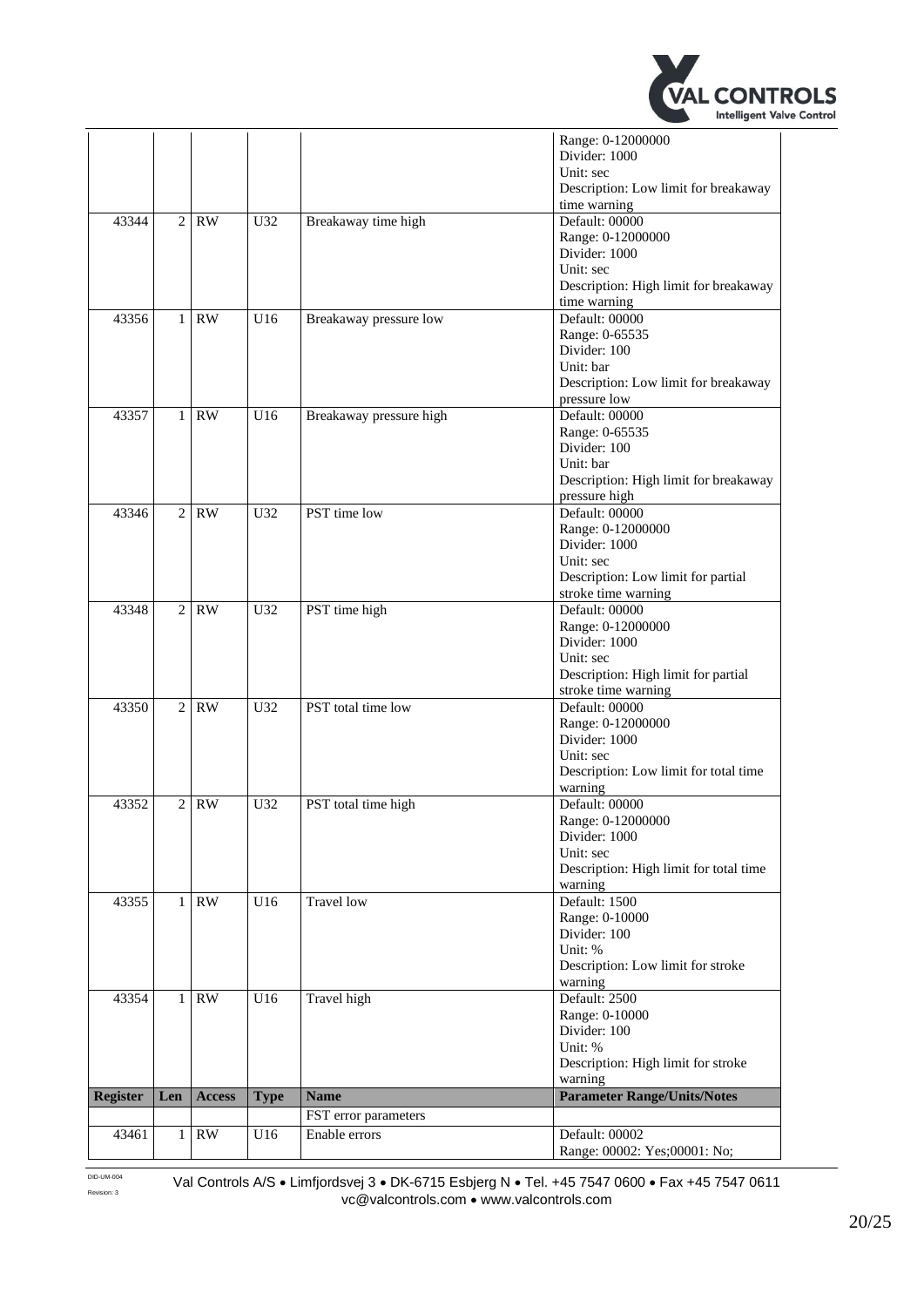

|       |                |                        |                 |                                       | Description: Show FST errors            |
|-------|----------------|------------------------|-----------------|---------------------------------------|-----------------------------------------|
| 43468 | $\mathbf{1}$   | RW                     | U16             | Start pressure low                    | Default: 00000                          |
|       |                |                        |                 |                                       | Range: 0-65535                          |
|       |                |                        |                 |                                       | Divider: 100                            |
|       |                |                        |                 |                                       | Unit: bar                               |
|       |                |                        |                 |                                       | Description: Start pressure low for the |
|       |                |                        |                 |                                       | full stroke                             |
| 43469 | $\mathbf{1}$   | <b>RW</b>              | U16             | Start pressure high                   | Default: 00000                          |
|       |                |                        |                 |                                       | Range: 0-65535                          |
|       |                |                        |                 |                                       | Divider: 100                            |
|       |                |                        |                 |                                       | Unit: bar                               |
|       |                |                        |                 |                                       | Description: Start pressure high for    |
|       |                |                        |                 |                                       | the full stroke                         |
| 43462 | $\overline{2}$ | <b>RW</b>              | U <sub>32</sub> | Breakaway timeout                     | Default: 00000                          |
|       |                |                        |                 |                                       | Range: 0-12000000                       |
|       |                |                        |                 |                                       | Divider: 1000                           |
|       |                |                        |                 |                                       | Unit: sec                               |
|       |                |                        |                 |                                       | Description: Breakaway timeout for      |
|       |                |                        |                 |                                       | the full stroke test                    |
| 43470 | $\mathbf{1}$   | RW                     | U16             | Minimum breakaway pressure            | Default: 00000                          |
|       |                |                        |                 |                                       | Range: 0-65535                          |
|       |                |                        |                 |                                       | Divider: 100                            |
|       |                |                        |                 |                                       | Unit: bar                               |
|       |                |                        |                 |                                       | Description: Minimum breakaway          |
|       |                |                        |                 |                                       | pressure                                |
| 43471 | 1              | <b>RW</b>              | U16             | Position limit for breakaway pressure | Default: 5000                           |
|       |                |                        |                 |                                       | Range: 0-10000                          |
|       |                |                        |                 |                                       | Divider: 100                            |
|       |                |                        |                 |                                       | Unit: %                                 |
|       |                |                        |                 |                                       | Description: Position limit for         |
|       |                |                        |                 |                                       | breakaway pressure                      |
| 43464 | $\overline{2}$ | RW                     | U32             | FST timeout                           | Default: 00000                          |
|       |                |                        |                 |                                       | Range: 0-12000000                       |
|       |                |                        |                 |                                       | Divider: 1000                           |
|       |                |                        |                 |                                       | Unit: sec                               |
|       |                |                        |                 |                                       | Description: Timeout for the fail       |
|       |                |                        |                 |                                       | position stroke                         |
| 43466 | $\overline{c}$ | <b>RW</b>              | U <sub>32</sub> | FST total timeout                     | Default: 00000                          |
|       |                |                        |                 |                                       | Range: 0-12000000                       |
|       |                |                        |                 |                                       | Divider: 1000                           |
|       |                |                        |                 |                                       | Unit: sec                               |
|       |                |                        |                 |                                       | Description: Total timeout for the full |
|       |                |                        |                 |                                       | stroke                                  |
|       |                |                        |                 | FST warning parameters                |                                         |
| 43491 | $\mathbf{1}$   | $\mathbf{R}\mathbf{W}$ | U16             | Enable warnings                       | Default: 00001                          |
|       |                |                        |                 |                                       | Range: 00002: Yes;00001: No;            |
|       |                |                        |                 |                                       | Description: Show FST warnings          |
| 43492 |                | $2$ RW                 | U32             | Breakaway time low                    | Default: 00000                          |
|       |                |                        |                 |                                       | Range: 0-12000000                       |
|       |                |                        |                 |                                       | Divider: 1000                           |
|       |                |                        |                 |                                       | Unit: sec                               |
|       |                |                        |                 |                                       | Description: Low limit for breakaway    |
|       |                |                        |                 |                                       | time warning                            |
| 43494 | $\overline{2}$ | RW                     | U32             | Breakaway time high                   | Default: 00000                          |
|       |                |                        |                 |                                       | Range: 0-12000000                       |
|       |                |                        |                 |                                       | Divider: 1000                           |
|       |                |                        |                 |                                       | Unit: sec                               |
|       |                |                        |                 |                                       | Description: High limit for breakaway   |
|       |                |                        |                 |                                       | time warning                            |
| 43504 | $\mathbf{1}$   | RW                     | U16             | Breakaway pressure low                | Default: 00000                          |
|       |                |                        |                 |                                       | Range: 0-65535                          |
|       |                |                        |                 |                                       | Divider: 100                            |
|       |                |                        |                 |                                       | Unit: bar                               |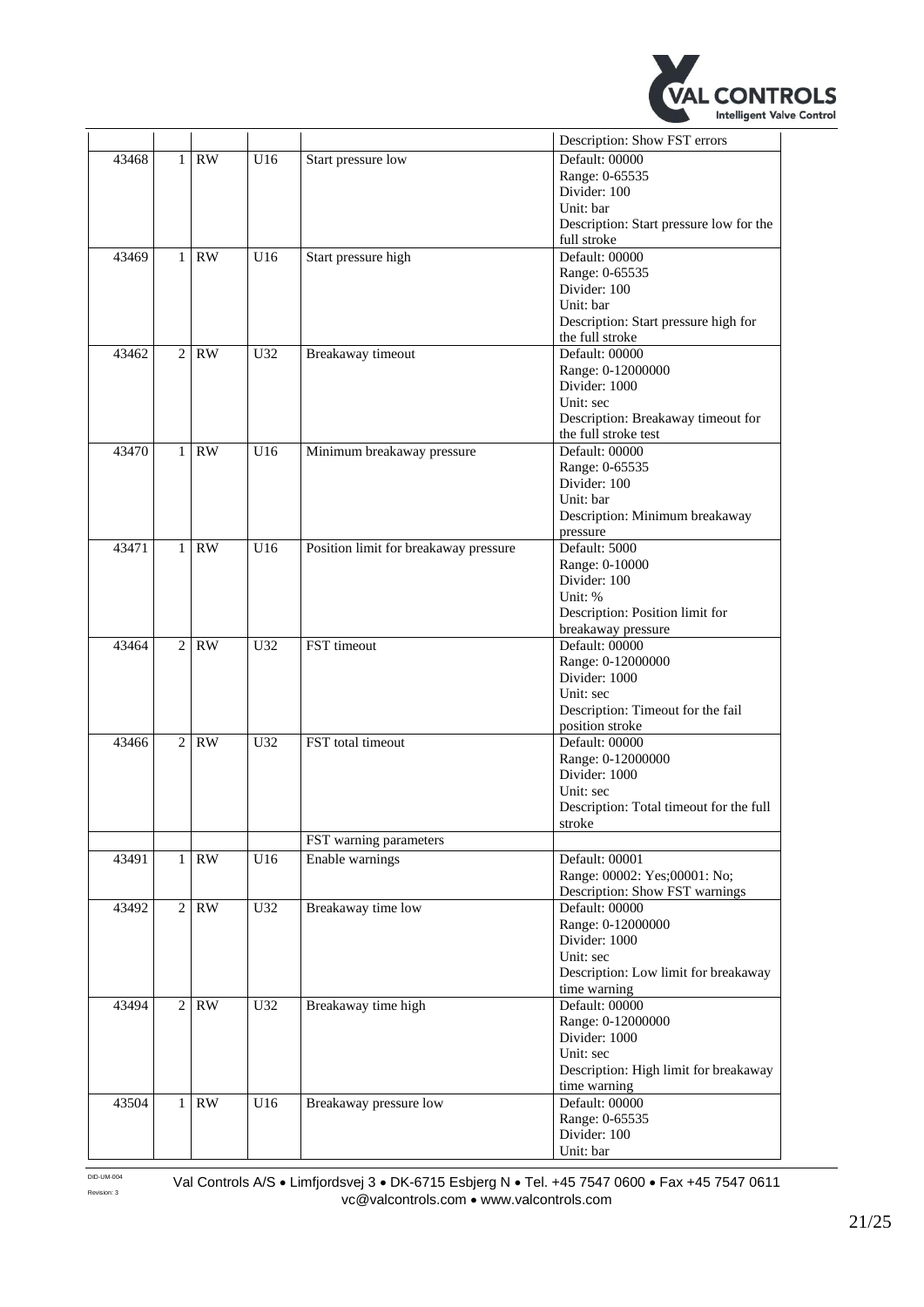

| Description: Low limit for breakaway                         |
|--------------------------------------------------------------|
|                                                              |
|                                                              |
|                                                              |
|                                                              |
| Description: High limit for breakaway                        |
|                                                              |
|                                                              |
|                                                              |
|                                                              |
|                                                              |
| Description: Low limit for fail                              |
| position stroke time warning                                 |
|                                                              |
|                                                              |
|                                                              |
| Description: High limit for fail                             |
| position stroke time warning                                 |
|                                                              |
|                                                              |
|                                                              |
|                                                              |
| Description: Low limit for total time                        |
|                                                              |
|                                                              |
|                                                              |
|                                                              |
|                                                              |
| Description: High limit for total time                       |
|                                                              |
| <b>Parameter Range/Units/Notes</b>                           |
|                                                              |
|                                                              |
|                                                              |
| Range: 00002: Yes;00001: No;<br>Description: Show SOT errors |
|                                                              |
|                                                              |
|                                                              |
|                                                              |
| Description: The timeout, before                             |
| which a pressure drop must occur                             |
|                                                              |
|                                                              |
|                                                              |
|                                                              |
| Description: Low limit for the start                         |
|                                                              |
|                                                              |
|                                                              |
|                                                              |
| Description: High limit for the start                        |
|                                                              |
|                                                              |
|                                                              |
|                                                              |
|                                                              |
| Description: Total timeout for the                           |
| <b>Parameter Range/Units/Notes</b>                           |
|                                                              |

DID-UM-004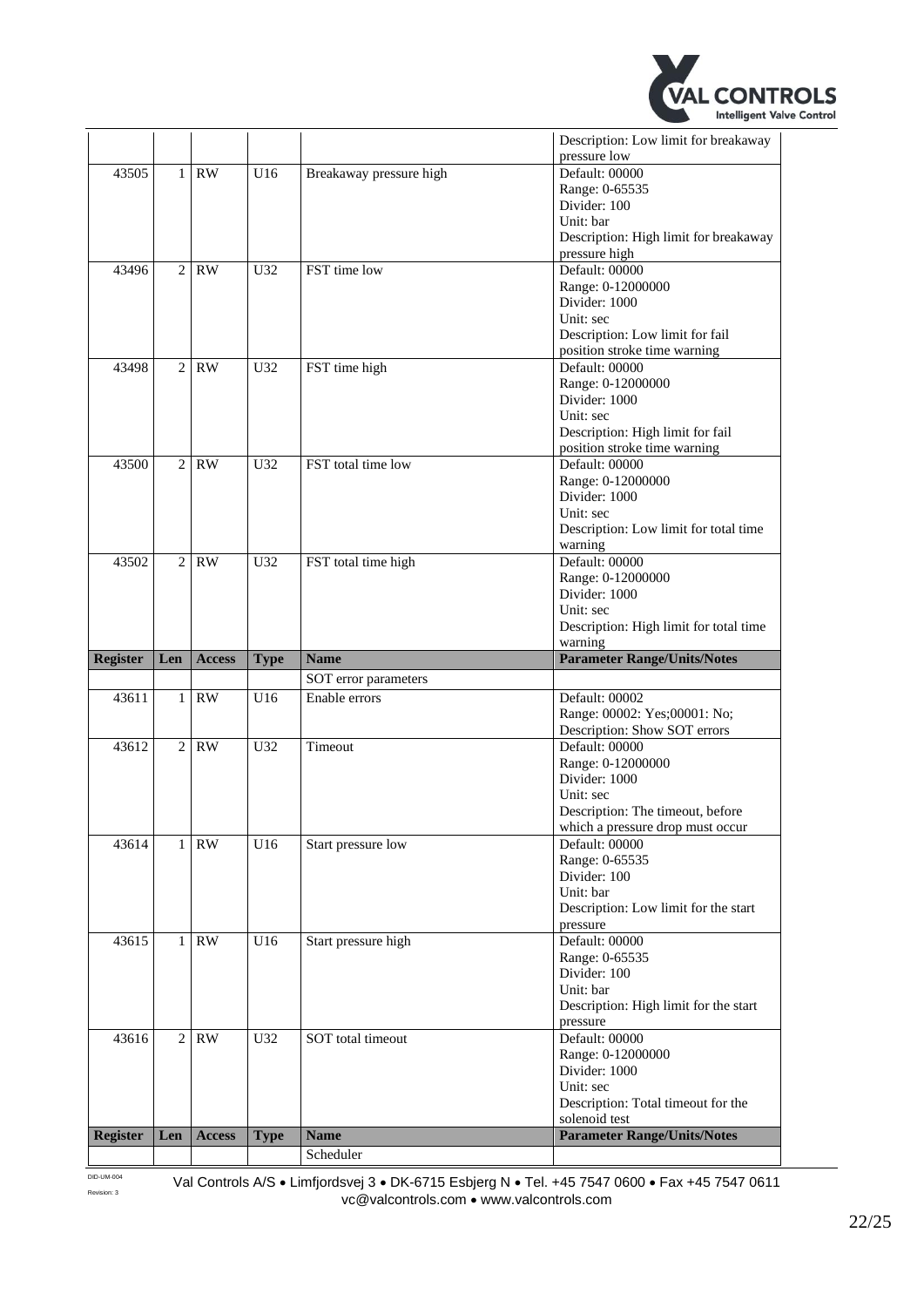

| 44101 | $\mathbf{1}$ | <b>RW</b> | U16 | <b>Status</b>               | Default: 00002<br>Range: 00002: Off; 00003: Auto;<br>00004: Semi-automatic;<br>Divider: 1<br>Description: Activate the scheduler.<br>Auto will perform the action, semi<br>auto will raise an alert |
|-------|--------------|-----------|-----|-----------------------------|-----------------------------------------------------------------------------------------------------------------------------------------------------------------------------------------------------|
| 44102 | $\mathbf{1}$ | <b>RW</b> | U16 | Action                      | Default: 00000<br>Range: 00000: None; 00001: Start<br>PST; 00002: Start FST; 00003: Start<br>SOT:<br>Divider: 1<br>Description: The action to perform                                               |
|       |              |           |     | Time and date configuration |                                                                                                                                                                                                     |
| 44104 | $\mathbf{1}$ | <b>RW</b> | U16 | Hour                        | Default: 9<br>Range: 0-23<br>Divider: 1<br>Description: The hour of the day of<br>the scheduler                                                                                                     |
|       |              |           |     | Date                        | Description: The scheduler can<br>execute an action up to four times<br>each month                                                                                                                  |
| 44105 | $\mathbf{1}$ | <b>RW</b> | U16 | Day of month 1              | Default: 0<br>Range: 0-31<br>Divider: 1<br>Description: The day of the month to<br>perform the action                                                                                               |
| 44106 | $\mathbf{1}$ | <b>RW</b> | U16 | Day of month 2              | Default: 0<br>Range: 0-31<br>Divider: 1<br>Description: The day of the month to<br>perform the action                                                                                               |
| 44107 | $\mathbf{1}$ | <b>RW</b> | U16 | Day of month 3              | Default: 0<br>Range: 0-31<br>Divider: 1<br>Description: The day of the month to<br>perform the action                                                                                               |
| 44108 | $\mathbf{1}$ | RW        | U16 | Day of month 4              | Default: 0<br>Range: 0-31<br>Divider: 1<br>Description: The day of the month to<br>perform the action                                                                                               |
|       |              |           |     | Months                      | Description: Select which month the<br>scheduler must perform the action                                                                                                                            |
| 44111 | 1            | <b>RW</b> | U16 | January                     | Default: 000002<br>Range: 00001: On; 00002: Off;<br>Divider: 1<br>Description: Perform the action in<br>January                                                                                     |
| 44112 | $\mathbf{1}$ | RW        | U16 | February                    | Default: 000002<br>Range: 00001: On; 00002: Off;<br>Divider: 1<br>Description: Perform the action in<br>February                                                                                    |
| 44113 | $\mathbf{1}$ | RW        | U16 | March                       | Default: 000002<br>Range: 00001: On; 00002: Off;<br>Divider: 1<br>Description: Perform the action in<br>March                                                                                       |
| 44114 | $\mathbf{1}$ | RW        | U16 | April                       | Default: 000002<br>Range: 00001: On; 00002: Off;<br>Divider: 1<br>Description: Perform the action in                                                                                                |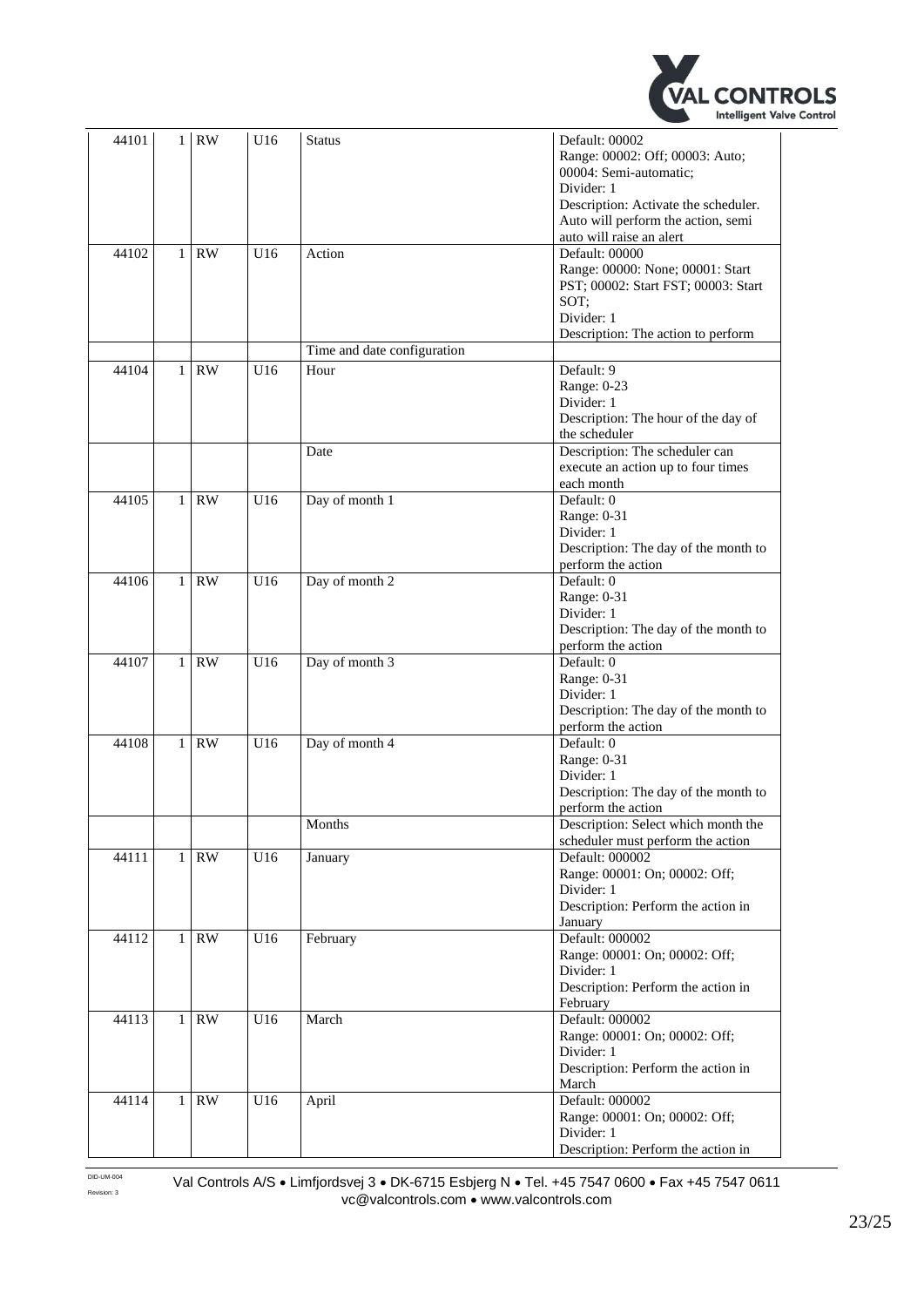

|                 |              |               |             |             | April                                                         |
|-----------------|--------------|---------------|-------------|-------------|---------------------------------------------------------------|
| 44115           | $\mathbf{1}$ | <b>RW</b>     | U16         | May         | Default: 000002                                               |
|                 |              |               |             |             | Range: 00001: On; 00002: Off;                                 |
|                 |              |               |             |             | Divider: 1                                                    |
|                 |              |               |             |             | Description: Perform the action in                            |
|                 |              |               |             |             | May                                                           |
| 44116           | $\mathbf{1}$ | RW            | U16         | June        | Default: 000002                                               |
|                 |              |               |             |             | Range: 00001: On; 00002: Off;                                 |
|                 |              |               |             |             | Divider: 1<br>Description: Perform the action in              |
|                 |              |               |             |             | June                                                          |
| 44117           | $\mathbf{1}$ | <b>RW</b>     | U16         | July        | Default: 000002                                               |
|                 |              |               |             |             | Range: 00001: On; 00002: Off;                                 |
|                 |              |               |             |             | Divider: 1                                                    |
|                 |              |               |             |             | Description: Perform the action in                            |
|                 |              |               |             |             | July                                                          |
| 44118           | $\mathbf{1}$ | <b>RW</b>     | U16         | August      | Default: 000002                                               |
|                 |              |               |             |             | Range: 00001: On; 00002: Off;                                 |
|                 |              |               |             |             | Divider: 1                                                    |
|                 |              |               |             |             | Description: Perform the action in                            |
| 44119           | $\mathbf{1}$ | <b>RW</b>     | U16         | September   | August<br>Default: 000002                                     |
|                 |              |               |             |             | Range: 00001: On; 00002: Off;                                 |
|                 |              |               |             |             | Divider: 1                                                    |
|                 |              |               |             |             | Description: Perform the action in                            |
|                 |              |               |             |             | September                                                     |
| 44120           | $\mathbf{1}$ | <b>RW</b>     | U16         | October     | Default: 000002                                               |
|                 |              |               |             |             | Range: 00001: On; 00002: Off;                                 |
|                 |              |               |             |             | Divider: 1                                                    |
|                 |              |               |             |             | Description: Perform the action in                            |
|                 |              |               |             |             | October                                                       |
| 44121           | $\mathbf{1}$ | <b>RW</b>     | U16         | November    | Default: 000002                                               |
|                 |              |               |             |             | Range: 00001: On; 00002: Off;<br>Divider: 1                   |
|                 |              |               |             |             | Description: Perform the action in                            |
|                 |              |               |             |             | November                                                      |
| 44122           | $\mathbf{1}$ | <b>RW</b>     | U16         | December    | Default: 000002                                               |
|                 |              |               |             |             | Range: 00001: On; 00002: Off;                                 |
|                 |              |               |             |             | Divider: 1                                                    |
|                 |              |               |             |             | Description: Perform the action in                            |
|                 |              |               |             |             | December                                                      |
| <b>Register</b> | Len          | <b>Access</b> | <b>Type</b> | <b>Name</b> | <b>Parameter Range/Units/Notes</b>                            |
|                 |              |               |             | Modbus      | Description: Modbus parameters                                |
| 40090           | 1            | <b>RW</b>     | U16         | Node ID     | Default: 00001                                                |
|                 |              |               |             |             | Range: 1-247                                                  |
|                 |              |               |             |             | Divider: 1<br>Description: Modbus node ID                     |
| 40093           | 1            | RW            | U16         | Baud rate   | Default: 57600                                                |
|                 |              |               |             |             | Range: 09600: 9600 Baud; 19200:                               |
|                 |              |               |             |             | 19200 Baud; 31250: 31250 Baud;                                |
|                 |              |               |             |             | 38400: 38400 Baud; 57600: 57600                               |
|                 |              |               |             |             | Baud:                                                         |
|                 |              |               |             |             | Description: Baud rate                                        |
| 40091           | $\mathbf{1}$ | RW            | U16         | Parity      | Default: 00002                                                |
|                 |              |               |             |             | Range: 00001: None Parity; 00002:                             |
|                 |              |               |             |             | Even Parity; 00003: Odd Parity;                               |
|                 |              |               |             |             | Description: Parity                                           |
| 40092           | $\mathbf{1}$ | <b>RW</b>     | U16         | Stop bits   | Default: 00001                                                |
|                 |              |               |             |             | Range: 00001: 1 Stop bit; 00002: 2<br>Stop bits;              |
|                 |              |               |             |             |                                                               |
|                 |              |               |             |             |                                                               |
|                 |              |               |             | <b>HART</b> | Description: Stop bits<br><b>Description: HART Parameters</b> |

DID-UM-004